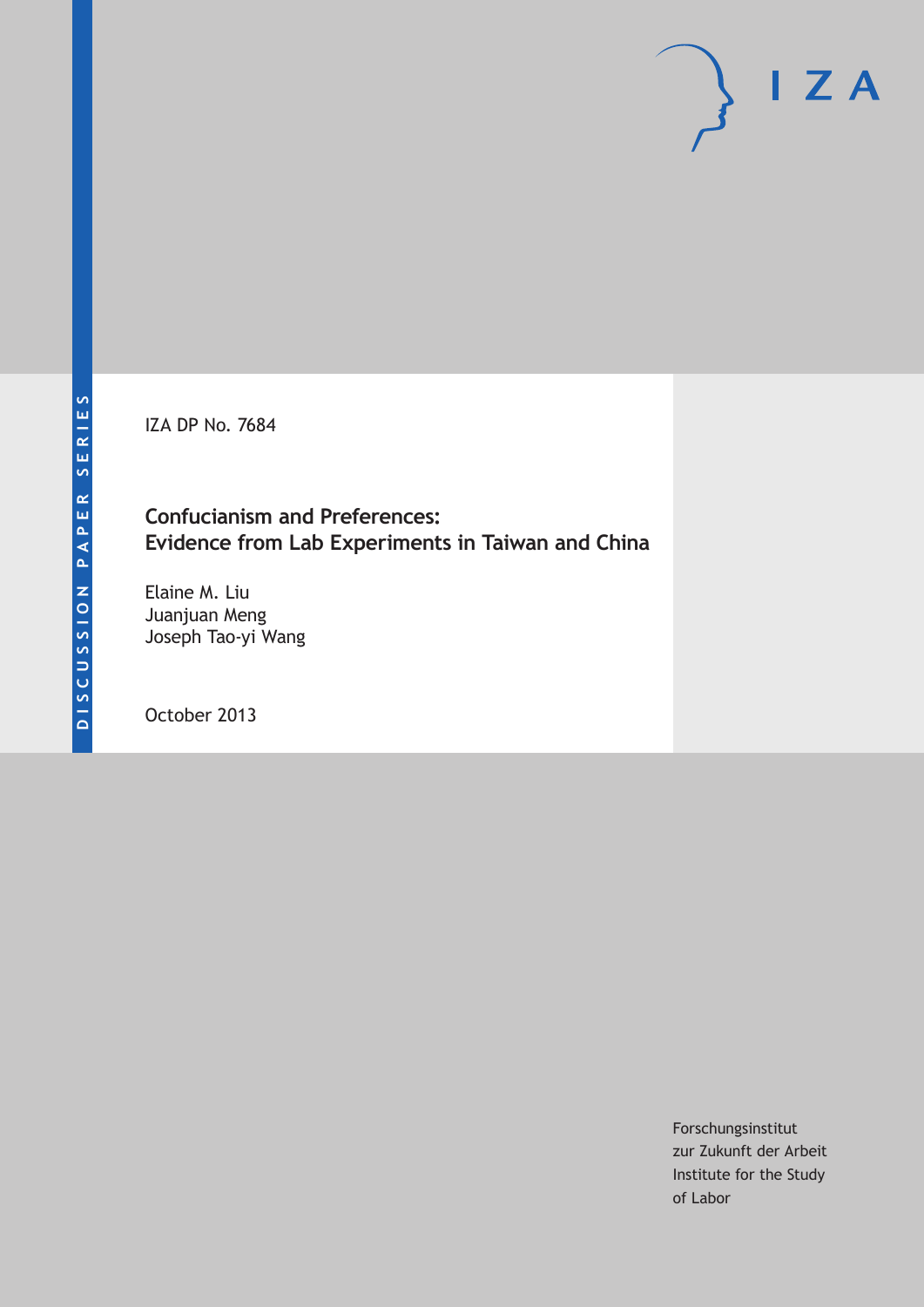# **Confucianism and Preferences: Evidence from Lab Experiments in Taiwan and China**

### **Elaine M. Liu**

*University of Houston and IZA*

# **Juanjuan Meng**

*GSM, Peking University*

# **Joseph Tao-yi Wang**

*National Taiwan University*

Discussion Paper No. 7684 October 2013

IZA

P.O. Box 7240 53072 Bonn Germany

Phone: +49-228-3894-0 Fax: +49-228-3894-180 E-mail: [iza@iza.org](mailto:iza@iza.org)

Any opinions expressed here are those of the author(s) and not those of IZA. Research published in this series may include views on policy, but the institute itself takes no institutional policy positions. The IZA research network is committed to the IZA Guiding Principles of Research Integrity.

The Institute for the Study of Labor (IZA) in Bonn is a local and virtual international research center and a place of communication between science, politics and business. IZA is an independent nonprofit organization supported by Deutsche Post Foundation. The center is associated with the University of Bonn and offers a stimulating research environment through its international network, workshops and conferences, data service, project support, research visits and doctoral program. IZA engages in (i) original and internationally competitive research in all fields of labor economics, (ii) development of policy concepts, and (iii) dissemination of research results and concepts to the interested public.

<span id="page-1-0"></span>IZA Discussion Papers often represent preliminary work and are circulated to encourage discussion. Citation of such a paper should account for its provisional character. A revised version may be available directly from the author.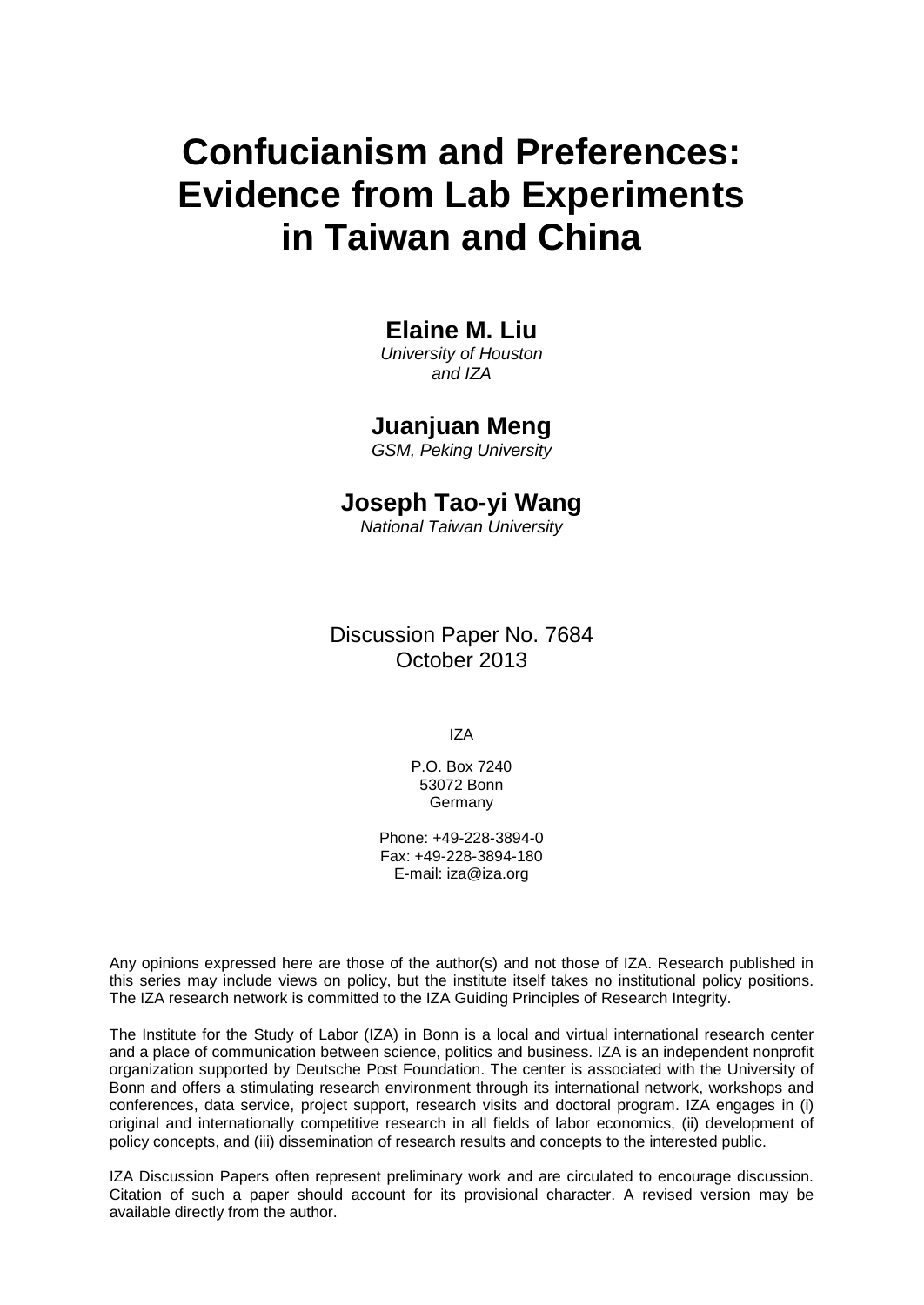IZA Discussion Paper No. 7684 October 2013

# **ABSTRACT**

# **Confucianism and Preferences: Evidence from Lab Experiments in Taiwan and China[\\*](#page-1-0)**

This paper investigates how Confucianism affects individual decision making in Taiwan and in China. We found that Chinese subjects in our experiments became less accepting of Confucian values, such that they became significantly more risk loving, less loss averse, and more impatient after being primed with Confucianism, whereas Taiwanese subjects became significantly less present-based and were inclined to be more trustworthy after being primed by Confucianism. Combining the evidence from the incentivized laboratory experiments and subjective survey measures, we found evidence that Chinese subjects and Taiwanese subjects reacted differently to Confucianism.

JEL Classification: C91, Z10

Keywords: social norm, Confucianism, time preferences, risk aversion, trust

Corresponding author:

Elaine M. Liu University of Houston Department of Economics McElhinney Hall 223D Houston, TX 77004 USA E-mail: [emliu@uh.edu](mailto:emliu@uh.edu)

\* We thank Dan Benjamin, Colin Camerer, Aimee Chin, Angus Deaton, Benjamin Ho, Nathan Nunn, Chunlei Yang, Ying Zhang and conference participants at the NBER conference on Culture and Religion for helpful discussion and comments. We thank editor and anonymous referees for comments. Elaine M. Liu thanks Chiang Ching-kuo Foundation for financial support.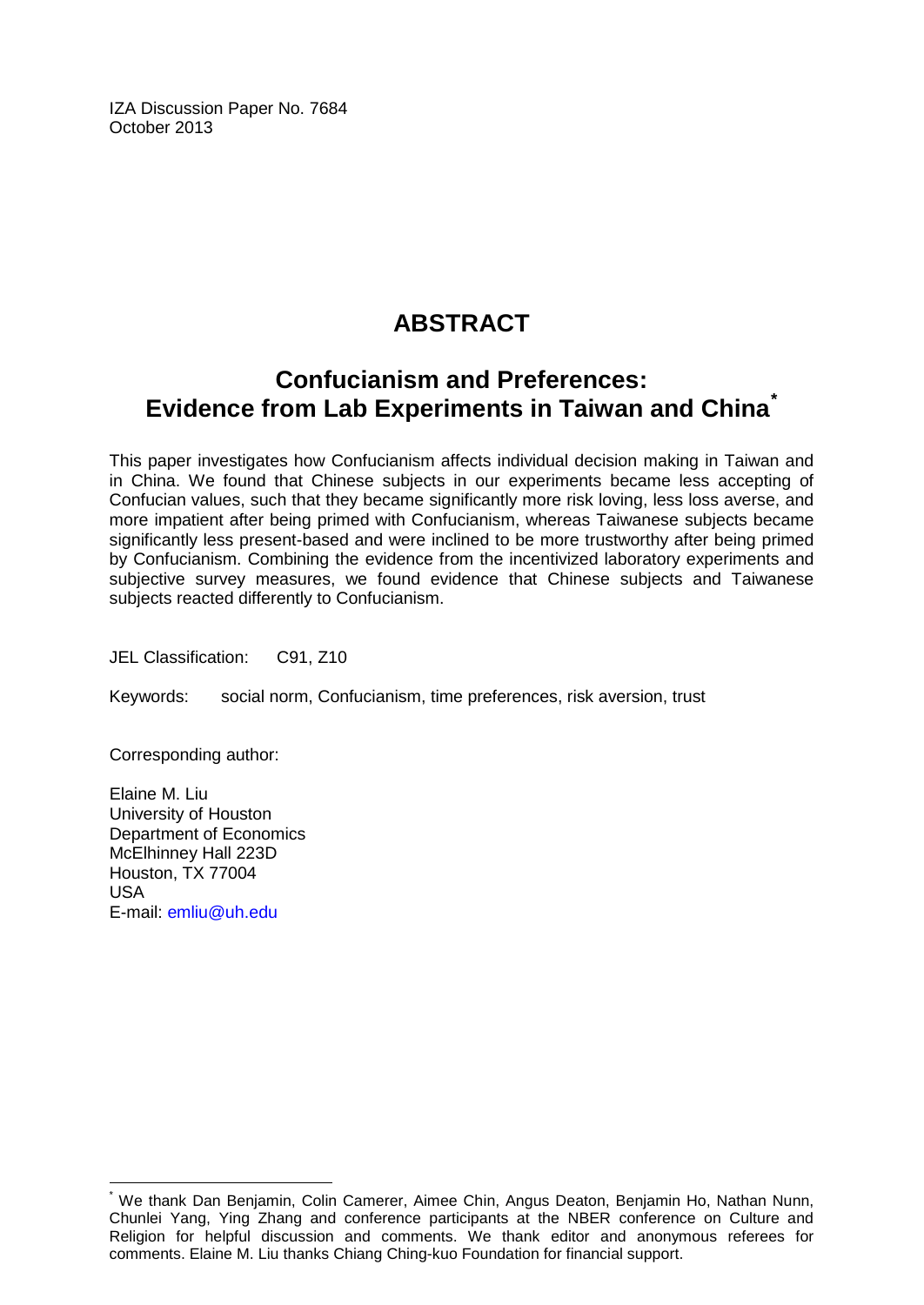*"The power behind the recent surge in Asia's economy may have developed from the tenets of one of that continent's earliest philosophers."*

Hofstede and Bond (1988)

#### 1. Introduction

Confucian values are widespread throughout East Asia--China, Taiwan, Hong Kong, Singapore, South Korea, and Japan. Scholars have long hypothesized that that Confucian values affect social norms, influence individual decision making, and possibly contribute to economic growth. In particular, the Confucian emphasis on the accumulation of human capital, perseverance, and a future orientation can be key components of economic growth. (See Hofheinz & Calder,1982; Hofstede & Bond, 1988; Dai, 1989; Rozman, 1992; Ornatowski, 1996; Chan, 1996; Lam, 2003; Liang, 2010).<sup>1</sup> Surprisingly, however, little has been done in the way of empirical research to test these claims, and most of that work has been ethnographic in nature.

Whether there is a causal relationship between Confucianism and economic outcomes is extremely difficult to determine. This study takes the first step in probing this relationship with lab experiments. We adopt the priming method to investigate how Confucianism affects individual behaviors. To our knowledge, this is the first paper that primes the salience of Confucianism.

The priming method has been widely used in psychology and marketing. (Turner, 1985; Macrae & Johnston, 1998; Dijksterhuis & Bargh, 2001; Wheeler, Jarvis, & Petty, 2001). In recent years, several economic studies, including Chen and Li (2009), Benjamin et al. (2010, 2012), have used this technique to study the impact of religion, race, and group identities. In one interesting example where cultural prime is used, Westernized Hong Kong-Chinese subjects were primed with either American or Chinese

 $\frac{1}{1}$  $^1$ Another line of studies suggests that Confucianism may be a barrier to capitalism because of the strict hierarchy of the social order and the avoidance of individual confrontation with the world. For example, Max Weber suggested that enthusiasm for action is rare in Confucianism and that active pursuit of wealth is unbecoming to proper Confucians (Bendix, 1960; Chung, Shepard & Dollinger 1989).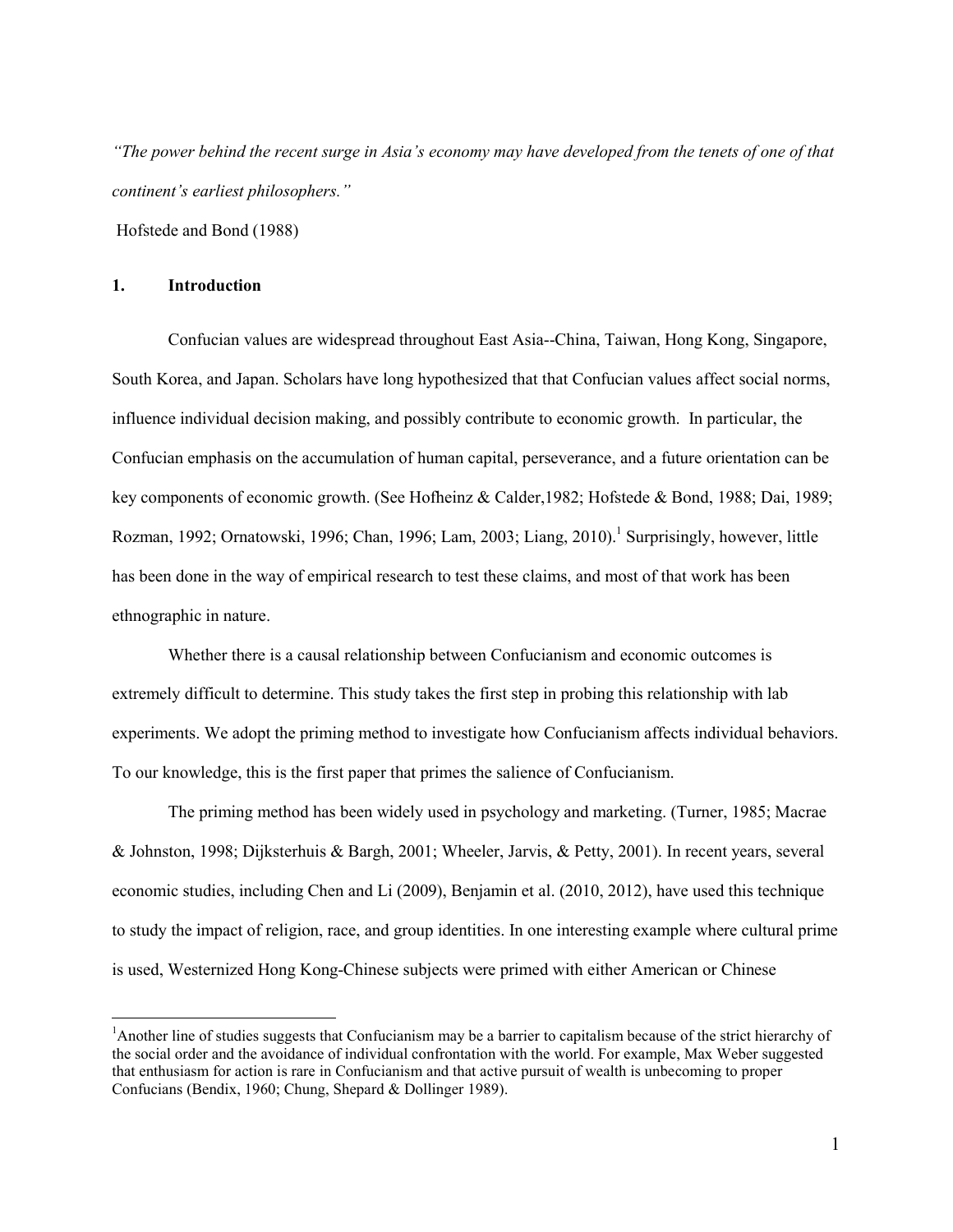culturally-laden icons, then they were shown a picture with one fish swimming ahead of four others and were asked to describe what they see (Hong, Chiu, & Kung, 1997; picture first used in Morris Nisbett, & Peng, 1995). When they were primed with American icons such as an American flag, subjects were more likely to describe that the lone fish was leading the others. Whereas subjects being primed with Chinese primes were more likely to describe that the lone fish was being chased by the other fish.<sup>2</sup>

In this study, subjects in the experiments were randomly assigned to receive Confucius-prime or neutral-prime. The primes were designed to introduce variation in the salience of Confucianism, so that the normally dormant aspects of the Confucian values may be temporarily activated by the Confucian prime. After randomly manipulating the salience of Confucianism to our subjects, we elicited subjects' risk preferences (risk aversion, loss aversion), time preferences (present bias and discount factor), and trust and trustworthiness using an incentive-compatible protocol. Others have shown that these individual preferences play a central role in economic outcomes (Shaw, 1996; Knack and Keefer 1997; Laibson, 1997; La Porta et al. 1997). If there is any difference in their outcomes between these Confucius-prime and neutral-prime groups, we can attribute it to their reaction to the Confucius prime.

Our findings suggest that subjects became more trustworthy and risk loving, exhibited less present bias, and, interestingly, became more impatient when they were exposed to the Confucius prime. Our evidence also showed that subjects in Taiwan and in China reacted differently to the Confucius prime. In contrast to the control group, subjects in China became more risk loving, less loss averse, and more impatient, behaviors not in alignment with Confucian values. The subjects in Taiwan became less present-biased than the control group and also mainly drove the more trustworthy results, in accord with Confucian values. We performed validation checks of our priming instruments by asking subjects to rank on a scale of 1 to 10 how much they agreed with each of four different belief systems: Confucianism, rationalism, Eastern religion, and Western religion. We found that Chinese subjects, but not subjects in

 $2$  This paper is also related to another line of literature discussing why culture matters in economics outcomes, some papers in the literature include Inglehart and Baker (2000), Guiso et al. (2006), Fernandez (2011), and Gorodnichenko & Roland (2013).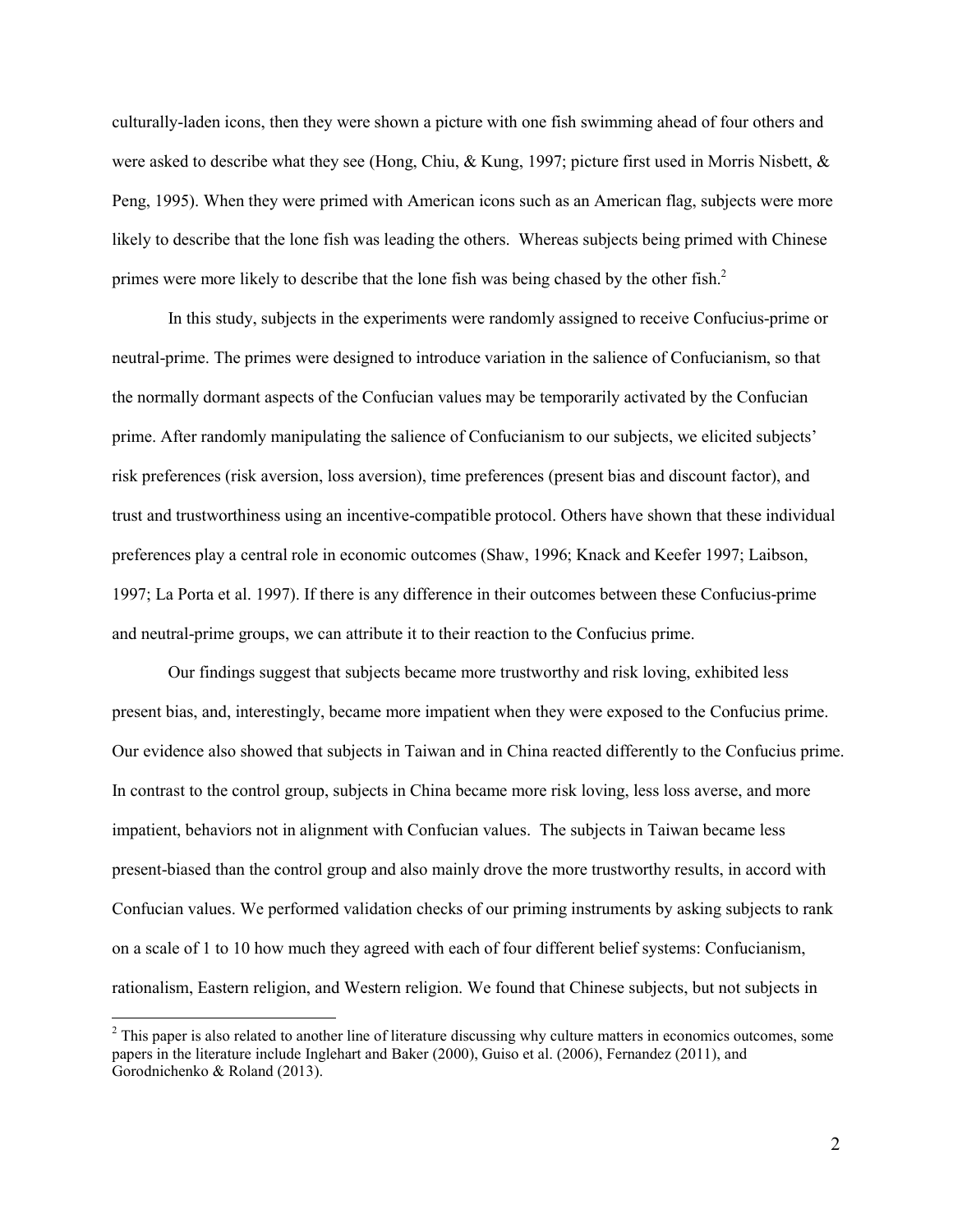Taiwan, who were primed on Confucianism were more likely to rank Confucius lower and agreed less with Confucian values than the control group did.

There are many possible explanations for the observed differences in the priming effect across the two schools. Our regression analysis excludes background differences in the two samples as the main reason for the different reactions to Confucius prime. One important possibility is the different historical experiences in regard to Confucian values in the two places.

 Although Confucian values have long influenced a number of Asian countries, Confucius was excoriated as a political swindler and Confucian values were denounced during China's Cultural Revolution (1967-1976) (Lu, 2004). Sociologists now suggest that as a result, Confucian tradition is better preserved and practiced today in Asian countries other than China, for example, in Taiwan (Ip, 2009). Nevertheless, some researchers, for example Herman Kahn and Geert Hofstede, have suggested that cultural traits can be rather sticky, and therefore difficult to change (for more discussion see Hofstede & Hofstede, 2005).<sup>3</sup> Most Taiwanese trace their ancestry to China, share the same language, and have similar culture today as in China. In addition, Confucian values have been passed down in Taiwan from parents to children and from teachers to students. Based on our observation of Taiwanese subjects, we can conclude that the Confucianism cultural traits have persisted. However, our study also suggests that young generations of Chinese and of Taiwanese have diverging reactions to Confucianism. Whether this interruption and discourse of Confucian belief in China is caused by Cultural Revolution is beyond the scope of this paper, and it is a topic for future research.<sup>4</sup>

<sup>&</sup>lt;sup>3</sup> Some economic papers suggest that certain traits can be quite sticky. For example, Nunn and Wantchekon (2011) suggest that although the slave trade took place in Africa more than 400 years ago, it has a long-lasting impact on mistrust even today. Similarly, Alesina, Guiliano, and Nunn (2013) find that beliefs about women's roles in different societies today can be traced to different agricultural practices hundreds of years ago.

<sup>&</sup>lt;sup>4</sup> The subjects in our sample were too young to have had direct exposure to Cultural Revolution, but their parents would have experienced the Cultural Revolution. If their views of Confucius have changed as a result of the Cultural Revolution, it suggests that the Cultural Revolution has had a long-lasting impact that extends beyond the generation that experienced it directly.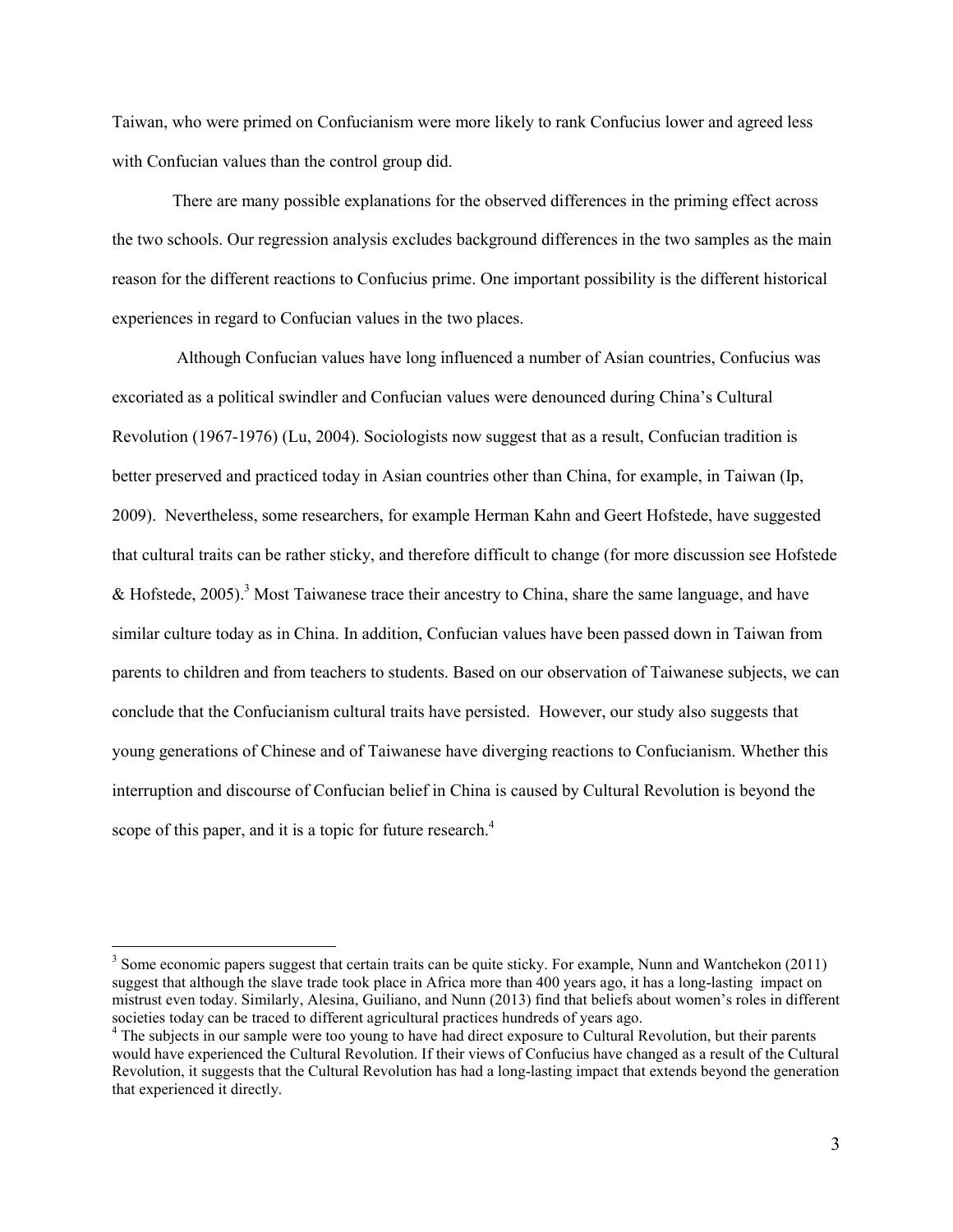The rest of the paper is organized as followed, Section 2 presents some background on Confucianism and our hypothesized links between preferences and Confucianism, section 3 sets out the experiment, section 4 discusses the results, and section 5 concludes.

# 2. Background on Confucianism and Hypothesized Links between Confucian Values and Economic behavior

Confucianism is often regarded as advocating conservative behavior in society; therefore, we hypothesized that the primary effect of Confucianism priming would be to encourage more risk aversion and loss aversion behaviors. To our knowledge, Confucius himself did not directly say whether taking a risk should be encouraged or not, but there are some famous quotes from Mencius, the second most important person in Confucianism and one of its principal interpreters, that can be viewed as encouraging risk aversion--for example, "One who understands destiny will not stand beneath a tottering wall."5 Confucian values also emphasize the role of individuals within a society and their relationship to others. For example, a male can view himself as a son, a brother, a husband, and a father but rarely as an autonomous individual (Hwang, 1987; Gao, 1998). Based on this theme of an individual's role in a group, scholars such as Tse (1996) and Yeh and Xu (2010) suggest that individual risk-taking behavior can be regarded as challenging a group's interest and even existence, and thus is discouraged.<sup>6</sup> As for loss aversion, extending what Yeh and Xu (2010) suggest, incurring loss can also threaten a group's harmony.

Being more future oriented is a central theme in Confucius teaching and captured in many wellknown Confucius sayings—for example, "Impatience over trivial things may ruin important pursuits,"

<sup>&</sup>lt;sup>5</sup> The quote is from the book *The Mencius*.<br><sup>6</sup> Alternatively, economic studies such as Barr and Genicot (2008) find that the availability of a risk-sharing arrangement can increase individual risk-taking behavior in a lab experiment. It is also possible that when the salience of Confucianism reminds individuals of their role in a group and their risk-sharing network, the subjects in the Confucian prime group may take more risks in a lottery. However, we think this effect is secondary.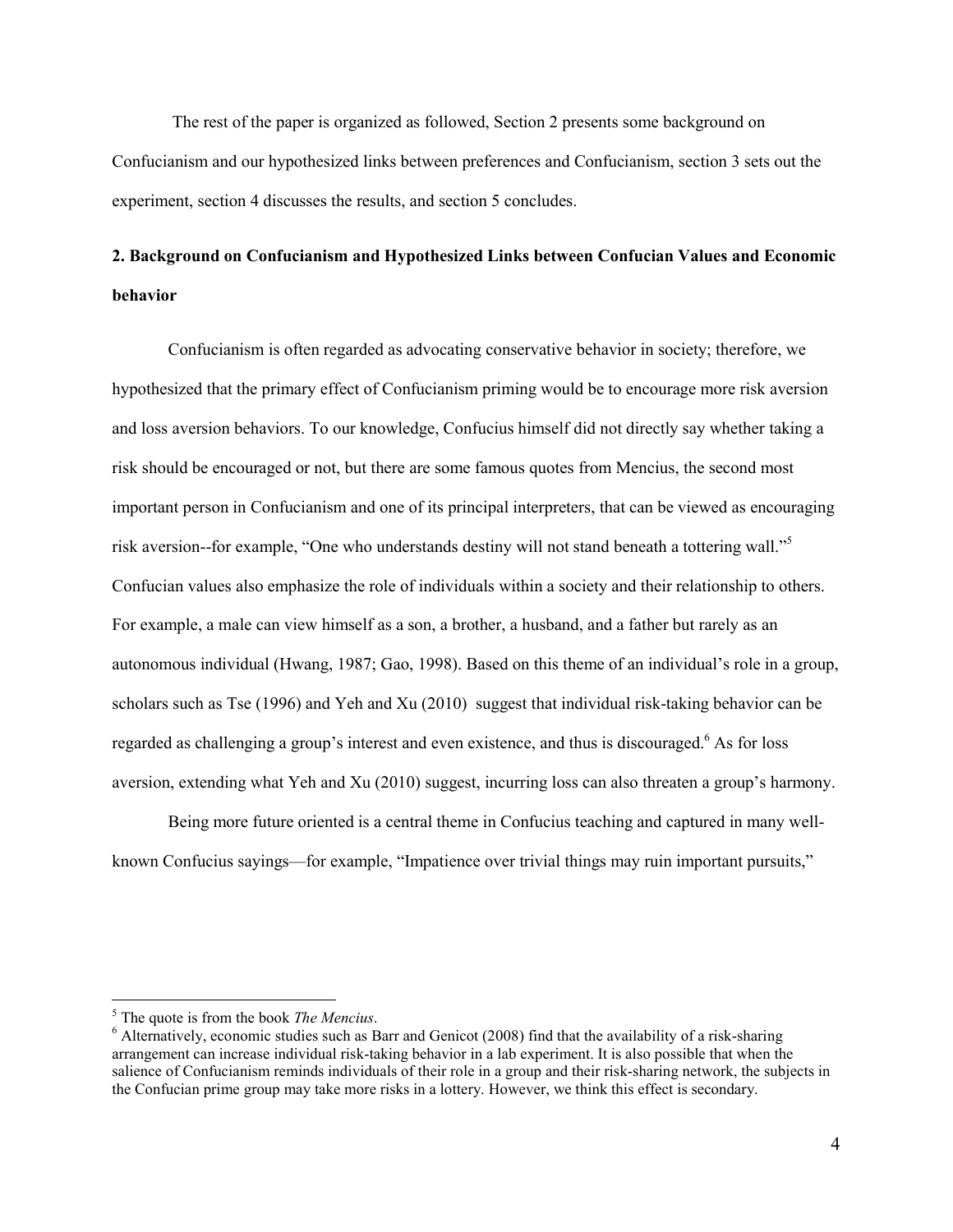and, "If a man takes no thought about what is distant, he will find sorrow near at hand."<sup>7</sup> Thus, we would predict that subjects should become more patient after being primed. <sup>8</sup>

In the case of trust and trustworthiness, according to Koehn (2001), one distinct feature of Confucian thinking is that the virtue of trustworthiness is more important than actual trust. For example, in *The Analects of Confucius* there are sayings like, "I do not know how a man without truthfulness is to get on." and, "I daily examine myself on three points:—whether, in transacting business for others, I may have been not faithful;—whether, in interaction with friends, I may have been not been trustworthy; whether I may have not mastered and practiced the instructions of my teacher." We predicted that subjects would become more trustworthy after being primed. Given that the Confucian values put a great emphasis on trustworthiness, it is natural to trust those who follow Confucian practice as well (Tan and Chee, 2005). Therefore, we also predicted that subjects would become more trusting after being primed. However, the priming effect on trust may not as salient as the priming effect on trustworthiness.

#### 3. Experimental Design

This study drew subjects from the student pools of National Taiwan University (NTU) and Peking University (PKU) by soliciting students on campus through flyers and e-mails.<sup>9</sup> Our final study had 380 subjects: 195 NTU students and 185 students from PKU. A total of nineteen experimental sessions were carried out with paper and pencil from September 2012 to April 2013. When subjects arrived at an experimental session, their seats were assigned randomly. They were instructed not to communicate with one another during the experiment and given oral instructions for the general rules and written instruction for each part of the experiment (the full experimental protocol is in the web appendix).

 <sup>7</sup> Both quotes are from the book *The Analects of Confucius*. The translations of *The Analects of Confucius* texts used in this paper are from Legge (1893).

<sup>&</sup>lt;sup>8</sup> In a recent work, Liang (2010) develops a general equilibrium model with specified Confucian parameters. Under the assumption that countries exposed to Confucian values have lower discount rates, he calibrates the model to assess the quantitative importance of these cultural effects and to examine their implications for the future evolution of these economies.

<sup>&</sup>lt;sup>9</sup> NTU subjects recruited through the online recruiting system of Taiwan Social Sciences Experimental Laboratory (TASSEL).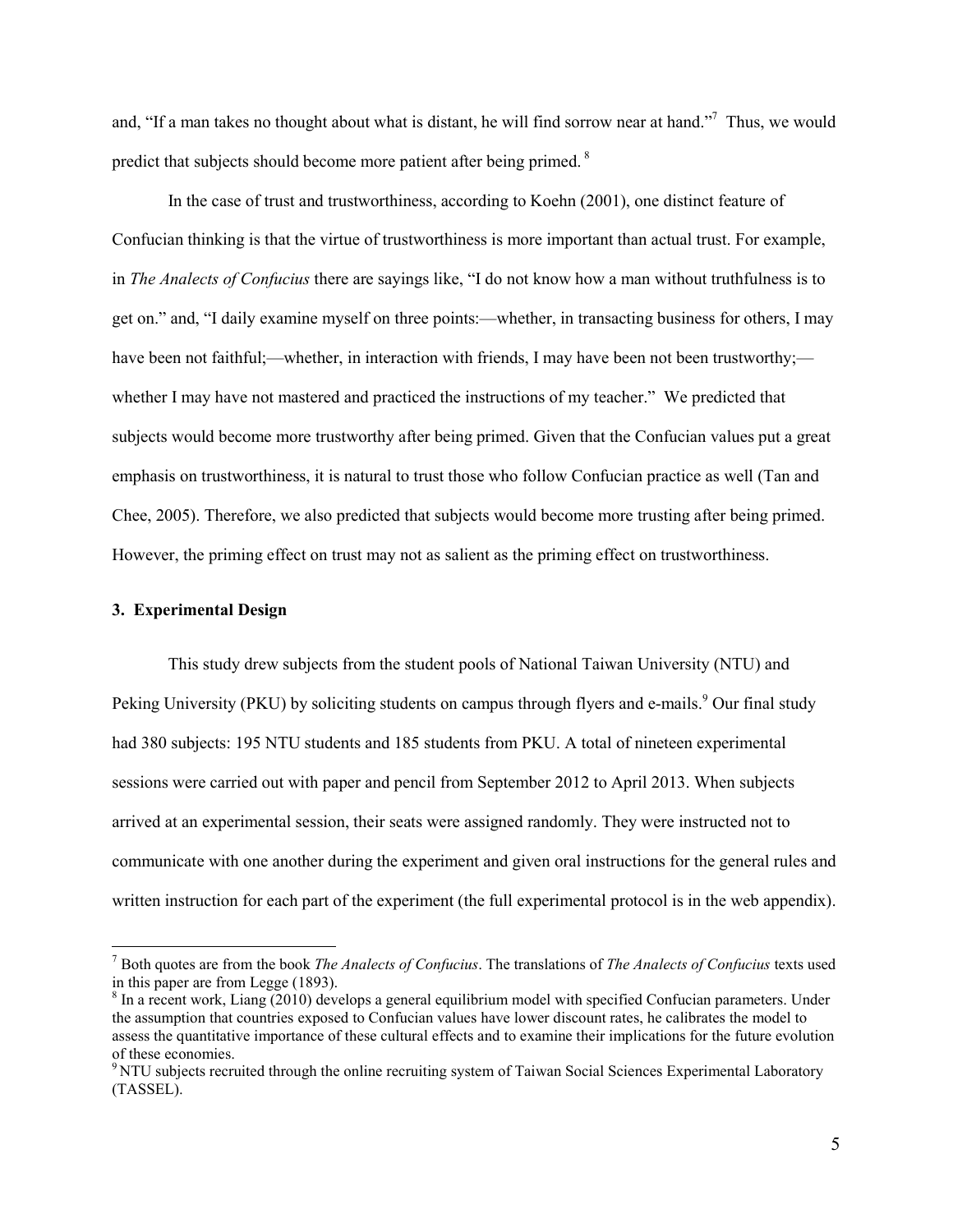Subjects were told the total number of games they would participate in but not the specific content of the games before the experiment started.

Subjects were first given instructions for the priming experiment (see details in section 3.1). There were no time constraints. Immediately after the prime, they participated in games that were designed to elicit their individual attitude toward risk, their individual attitude toward loss, their time preferences (i.e., regarding being patient and therefore future oriented or impatient and more interested in short-term gains), and their individual attitude toward trust and trustworthiness, followed by a short questionnaire with survey questions. The instructions for each game were given after the decisions they had made in the previous game were collected.

One of the risk, loss, and time preference games was randomly chosen and played for a monetary prize. The investment game, to elicit trust and trustworthiness, always involved a monetary prize.<sup>10</sup> This determination of the payments was explained to subjects before the experiment began. At the start of each experiment, each subject was told that they receive 100 tokens as their show-up fee. On average, subjects received an additional 400 tokens for the experiment that took approximately one hour. At the end of the experiment, every token they earned was converted to 1 national Taiwan dollar or 0.1 Chinese yuan.<sup>11</sup> The exchange rates between tokens and local currencies were scaled for parity, using the hourly wage of a student research assistant as the common metric. To avoid present biases triggered by transaction costs of future payments when eliciting time preferences, all payments (including the participation fee) were transferred by wire to subjects' bank accounts.<sup>12</sup>

#### 3.1 Priming Experiment

<sup>&</sup>lt;sup>10</sup> Investment game is a 2-person game. Each subject is paired with an anonymous subject. The fact that the investment game may ultimately not be selected for a payout (by their partner) could subtly affect subjects'

<sup>&</sup>lt;sup>11</sup> The exchange rate of 1 national Taiwan dollar to 1 Chinese yuan was 4.8 to 1 at the time of the experiments.<br><sup>12</sup> Based on our observation, having a bank account was common in our sample pools. In fact, NTU requires students to receive most university payments and reimbursements via direct deposit.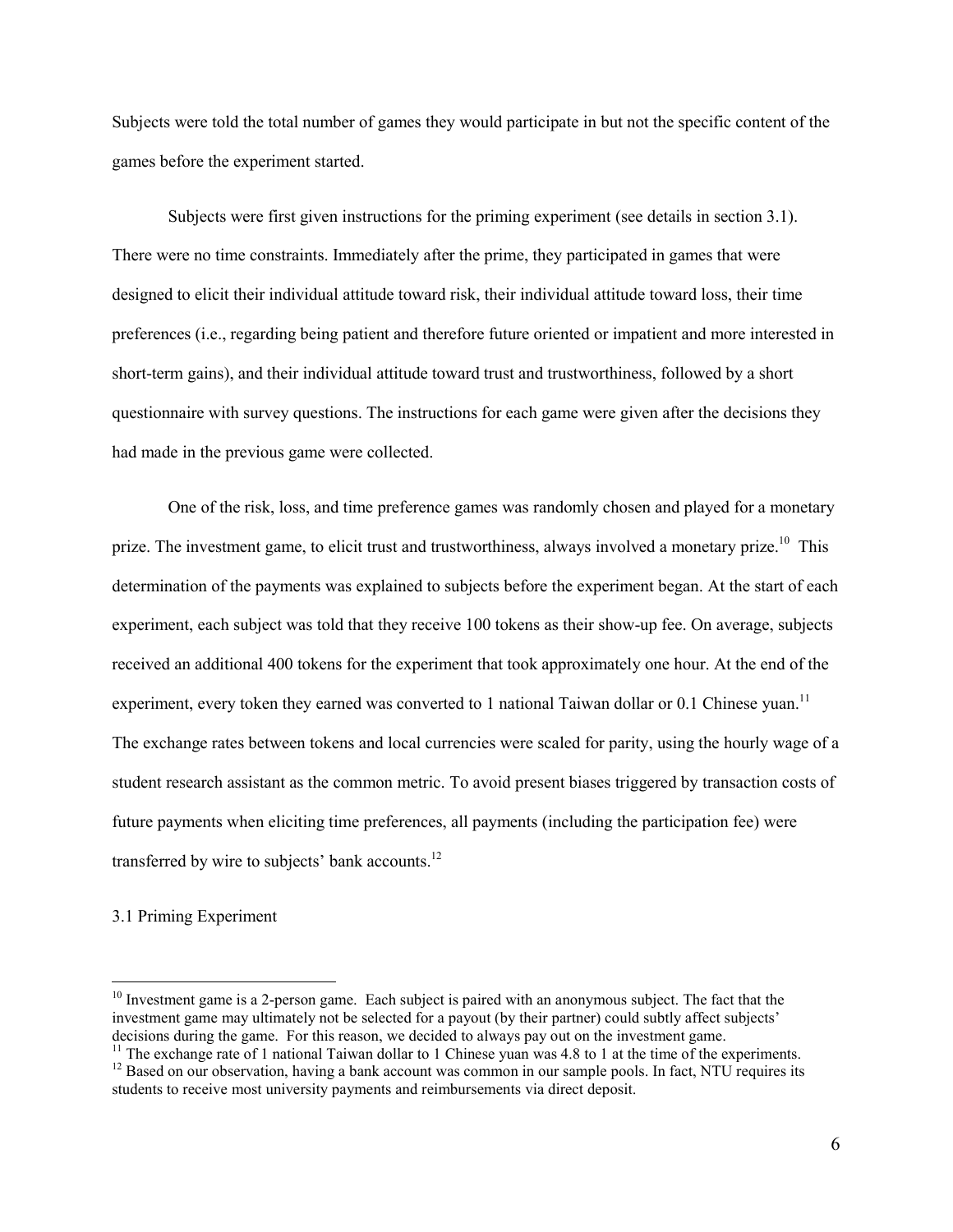We employed a between-subjects design where each subject participated in the experiment once only. Half of the subjects in each school were randomly assigned to the Confucius prime (treatment group) and half assigned to the neutral prime (control group). For those in the treatment group, we selected six pieces of classic texts from the *Analects of Confucius* and *Mencius* and inserted one incorrect character in each of the quotes; we refer to these as word problems hereafter. The incorrect characters were either phonetically similar or had a similar meaning. Subjects were asked to identify the wrong characters and to rewrite the entire sentence with the corrected characters on the answer sheet. If they could not identify the mistake, they were told to simply copy the entire sentence anyway. For the control group, we selected six sentences from contemporary Chinese writing that were unrelated to Confucianism and asked subjects to perform the same task. In fact, we were not interested in whether the subjects could identify the incorrect character; rather, what was important was that our priming worked by having them read and then rewrite the text, therefore manipulating the salience of Confucianism.<sup>13</sup>

For example, this is one of the statements for the treatment group (translation: "Confucius said: Learning without thought is labor lost; thought without learning is perilous."):

(wrong) 子曰: 学而不思则罔, 思而不学则迷

(correct) 子曰: 学而不思则罔, 思而不学则殆

This is one of the statements for the control group (translation: "I want to write about those family stories told from the generations to generations"):

(wrong) 我要寫的是那些傳誦不已的親情故事

(correct) 我要寫的是那些傳頌不已的親情故事

We carefully selected texts that were unrelated to any of the preferences we elicited about risk, loss, time preference, and trust and trustworthiness. (The full list of the texts we chose is presented with translation in the web appendix.) For example, we avoided using as a prime the Confucius saying: "If a

<sup>&</sup>lt;sup>13</sup> To our knowledge, this is the first paper that primes Confucianism. We created and tested this priming instrument.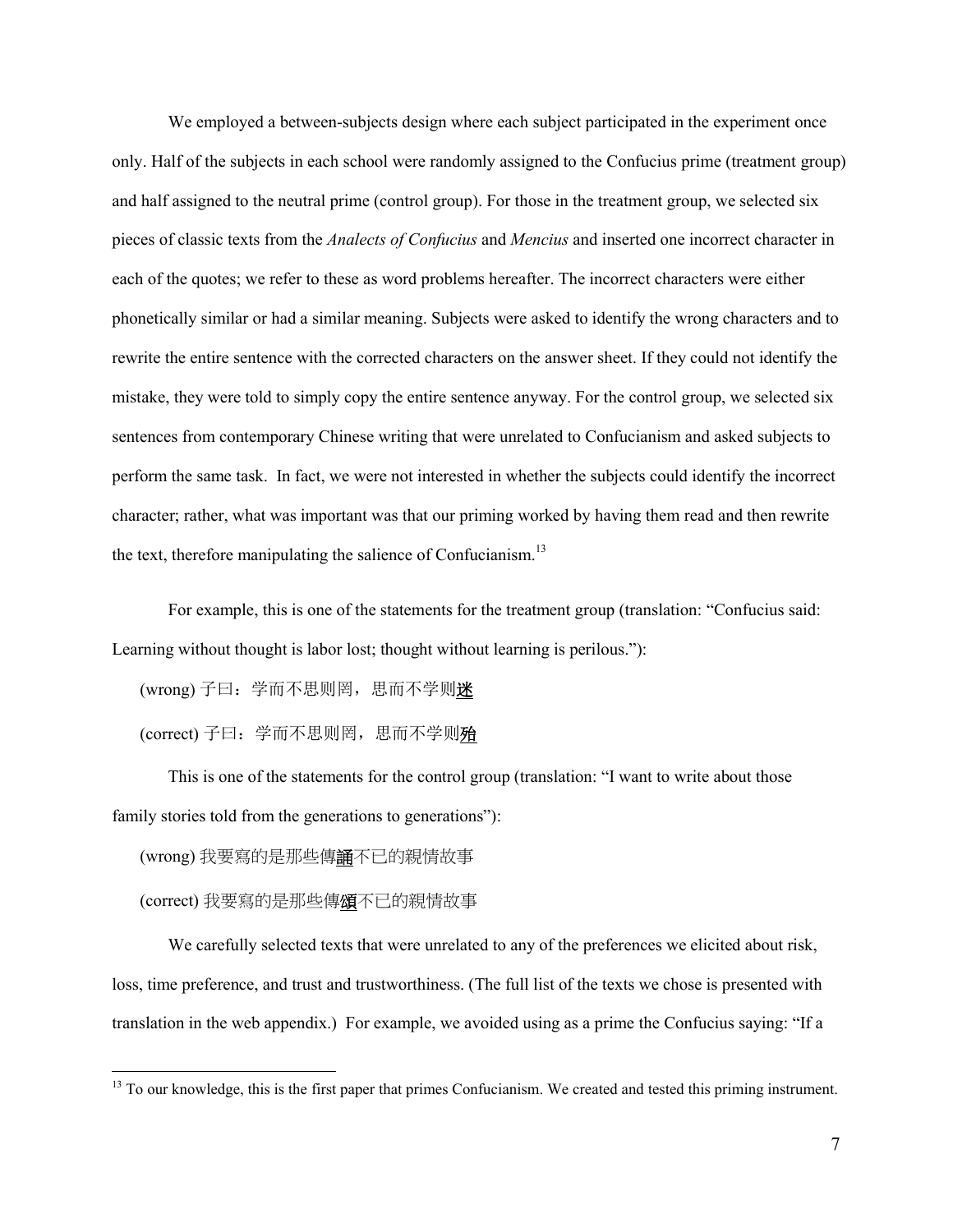man takes no thought about what is distant, he will find sorrow near at hand." This saying could have a direct impact on time preference even without evoking one's attitude about Confucianism. Had we used this saying as a prime, it would have been difficult to disentangle the effect of Confucianism with the direct effect of this particular reminder. We also conducted pilot tests to ensure that the tasks of identifying wrong characters were of similar difficulty for the treatment and control groups.

For comparison reasons, we asked both the treatment and control groups to complete each other's word problem at the end of the entire experiment. In addition, subjects' performance on these word problems provided an objective assessment of their knowledge of Confucianism.<sup>14</sup>

#### 3.2 Incentivized Lottery Choice Task I: Risk Aversion

In this experiment, modeled after Holt and Laury (2002), each subject was asked to make decisions on a series of nine binary-choice questions between a safe option and a risky option. The choices and the difference in expected payoff between risky and safe options are presented in Table 1. Subjects who are more risk averse should choose safer options than those who are less risk averse. Subjects who are risk neutral should choose the safe options (choice A) for questions 1 to 4 (Q1-Q4) and risky options (choice B) for questions 5 to 9 (Q5-Q9). Subjects' degree of risk aversion was based on the number of safe options they chose. Following Holt and Laury's methodology, we assume the following utility functional form:

$$
(1) \t\t\t U(x) = \frac{x^{1-\sigma}}{1-\sigma}
$$

Subjects' choices allowed us to estimate their coefficient of relative risk aversion,  $\sigma$ .

#### 3.3 Incentivized Lottery Choice Task II: Loss Aversion

 $14$  In the exit survey, we asked subjects questions about their upbringing background. We found that subjects who had a more traditional or conservative upbringing performed better on these word problem when controlling for basic demographic characteristics, such as gender, undergraduate major, and parental education.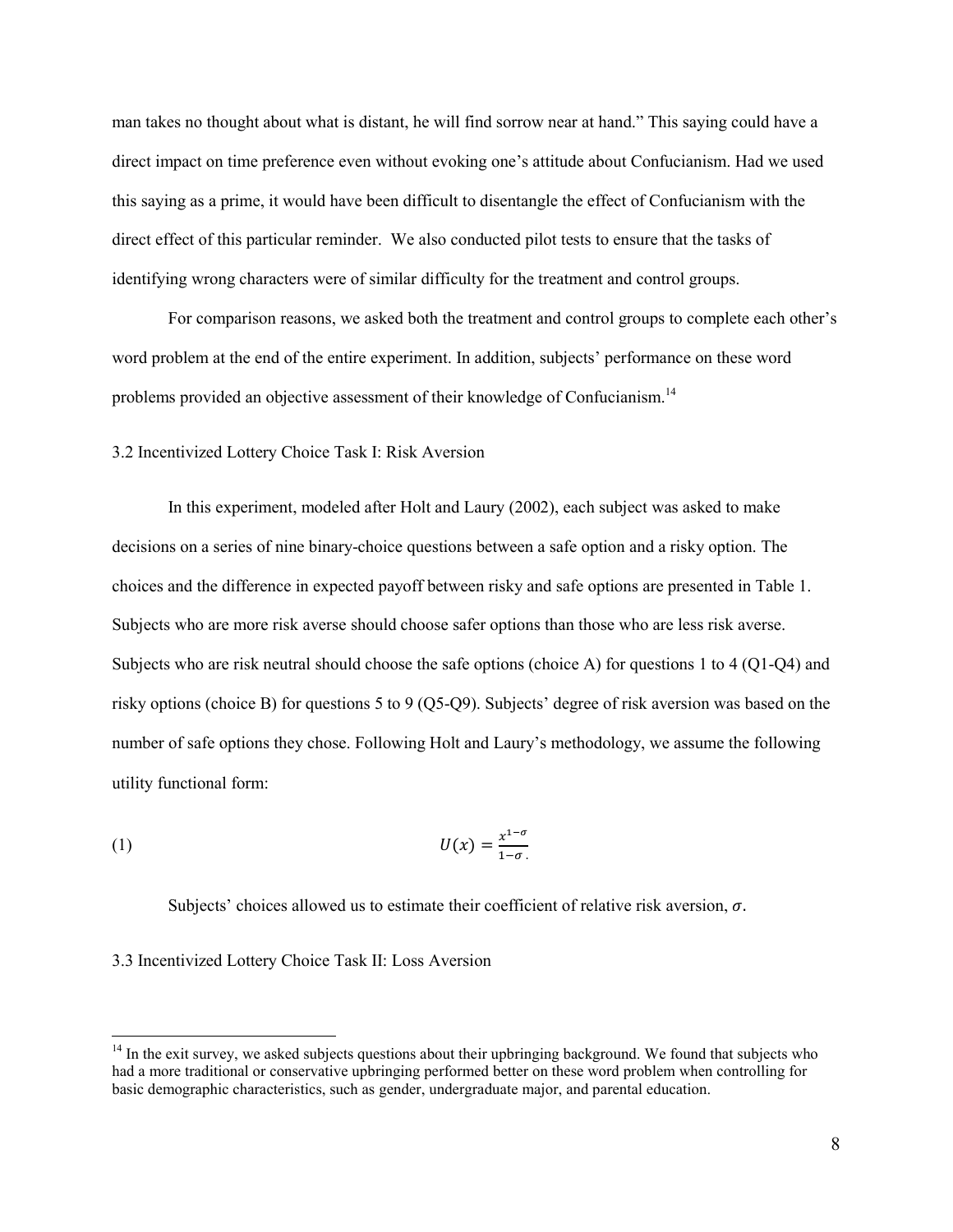In order to measure subjects' attitude toward loss, we asked them to decide between binary choices that involve the possibility of losing money in this game. The choices and the differences in expected payoff are presented in Table 2.<sup>15</sup> For each question, both choice A and choice B have a  $50/50$ chance of winning or losing money. The amount of possible loss is always lower in choice A (lose 35 tokens) than choice B (ranges from losing 40 to 65 tokens). In Q1, the expected payoff of choice A is better than the expected payoff of B. As one move down the series, choice B (with a higher expected payoff) becomes increasingly more appealing than Choice A. A subject who is risk neutral and not loss averse would choose choice A from Q1 to Q3, would be indifferent between choices A and B in Q4, and would choose choice B from Q5 to Q7. Someone who is loss averse and risk neutral would not be indifferent between choices A and B in Q4 since choice B incurs larger losses than choice A. Ceteris paribus, the more loss-averse person would choose choice A (a low-loss option) more often than a less loss-averse individual before switching to choice B (a high-loss option). This experimental protocol, presented in Table 3, is modeled after Tanaka, Camerer and Nguyen (2010) and Liu (2013). We follow their estimation methodology assuming that the utility functional form is

(2) 
$$
U(x) = \frac{x^{1-\sigma}}{1-\sigma} \text{if } x \ge 0 \text{ and } U(x) = -\lambda * \frac{(-x)^{1-\sigma}}{1-\sigma} \text{if } x < 0
$$

Subjects' choices from the risk aversion game and this one allow us to jointly estimate coefficients of relative risk aversion  $\sigma$  and loss aversion  $\lambda$ . The standard expected utility is nested in equation 2; if we fail to reject the null hypothesis that  $\lambda = 1$ , there is no evidence of loss aversion.

#### 3.4 Convex Time Budget Method: Time Preferences

We adapted Andreoni and Sprenger's (2012) convex time budget (CTB) method to elicit time preferences. Subjects were given 300 experimental tokens to allocate between receiving some tokens at time t and  $t + h$ , with varying interest rates r over these h periods. Allocating x tokens to time t and

 $15$  To prevent the possibility of subjects paying out of pocket, the participation money for the participants was more than the maximum loss possible in the game.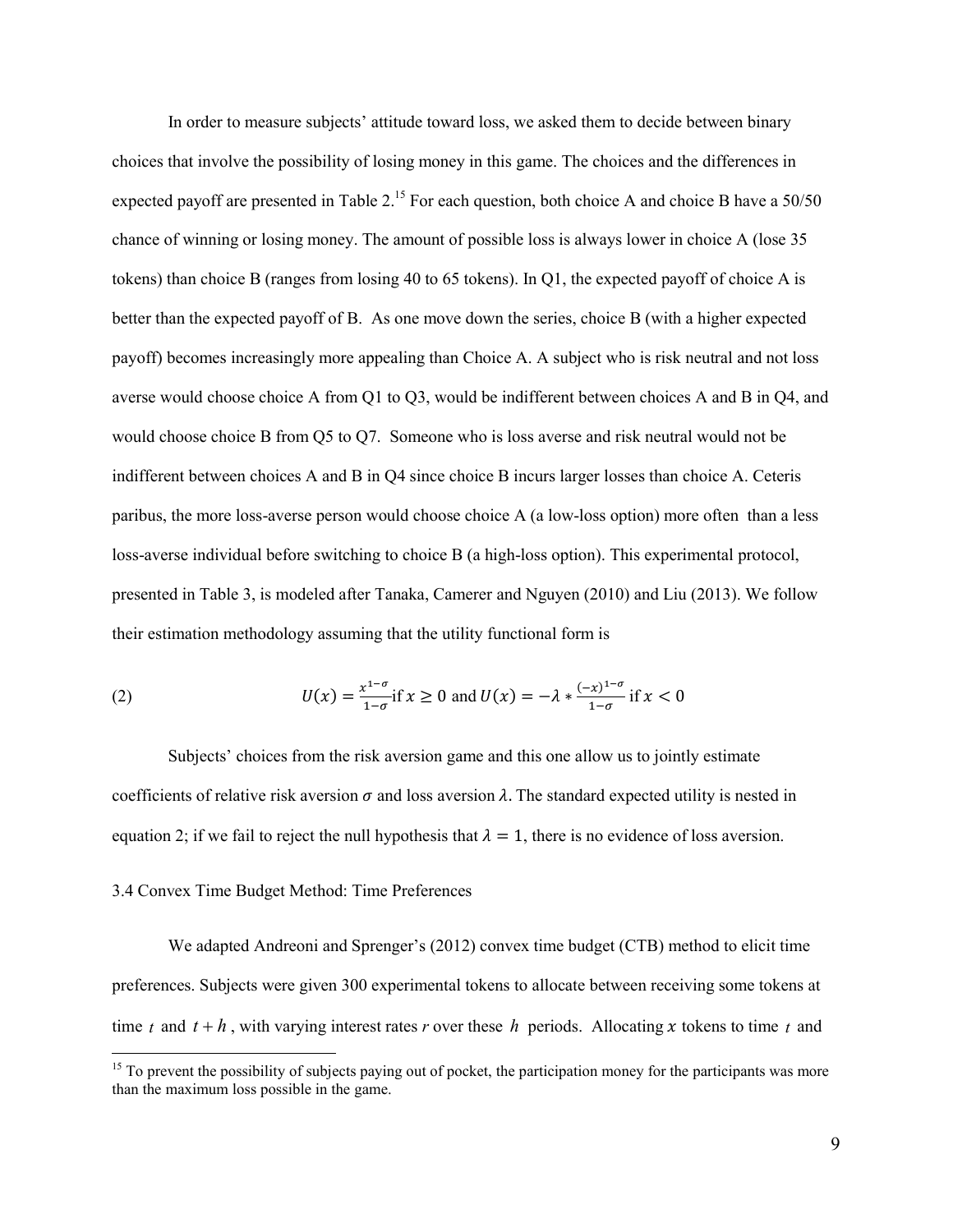(300 - *x*) to time  $t + h$  would mean that the subject receives *x* tokens at time *t* and receives (300 – *x*)  $*$  $(1 + r)$ at time  $t + h$ .<sup>16</sup> Specifically in the experiment, we asked subjects to make 10 decisions (see Table 4). We set the values of *t* to be today or 6 weeks later, *h* equals 4 weeks, and the interest rates, *r*, range between  $0.5\%$  and  $2.5\%$ .<sup>17</sup> Thus, for a given interest rate, more impatient subjects would allocate more tokens to the earlier payment date (today in games 1 to 5 and 6 weeks in games 6 to 10) than more patient individuals. By varying the earlier payment between today and 6 weeks later, with some assumptions of the utility function form, these choices allow us to estimate the coefficients of exponential discounting and present bias.<sup>18</sup>

We needed to ensure that receiving payments today would be as costly as receiving payments a month later. Otherwise subjects might choose to receive payment today to reduce the possible transaction cost regardless of their discount factor. We announced at the beginning of all experimental sessions that there would be no cash payments to subjects at the end of the experiment; rather, all payments would be transferred to the subjects' bank account. Another concern with elicitation of time preference is that subjects needed to trust that they would actually receive the later payments due them from the experimenters. To gain subjects' trust, we followed the protocol similar to that of Andreoni and Sprenger (2012): all subjects were given the business card of the professors who were in charge of the experiment.

#### 3.5 Investment Game: Trust and Trustworthiness

<sup>&</sup>lt;sup>16</sup> We chose the CTB experimental method for several reasons. First, unlike most of the existing literature, such as Andersen et al. (2008) and Tanaka, Camerer and Nguyen (2010), which offer a set of binary choices between *X* at time *t* and *Y* at time  $(t + h)$ , CTB gives subjects more flexibility and offers a continuum of choices. Second, other than Andersen et al. (2008) and Andreoni and Sprenger (2012), much of literature assumes a linear utility function when estimating time preference parameters. Not incorporating a risk preference measure would cause an upward bias in the estimation of discount rates.

<sup>&</sup>lt;sup>17</sup> The original CTB experiment protocol also varies the duration of the postponement  $h$ , which gives authors a more precise estimate of the parameters. By eliminating the variation in *h,* our version of the experiment is shorter than the original CTB due to worries about the strength of the priming effect. The 0.5-2.5% is the interest rate that occurred after 4 weeks. The annualized interest rates would range between 6% and 30%. This range of interest rates is based on estimates from Andreoni and Sprenger (2012).

<sup>&</sup>lt;sup>18</sup> The CTB methodology has also been adapted by Giné, Goldberg, Silverman, and Yang (2012) and Carvalho, Prina, and Sydnor (2013) in Malawi and in Nepal, respectively.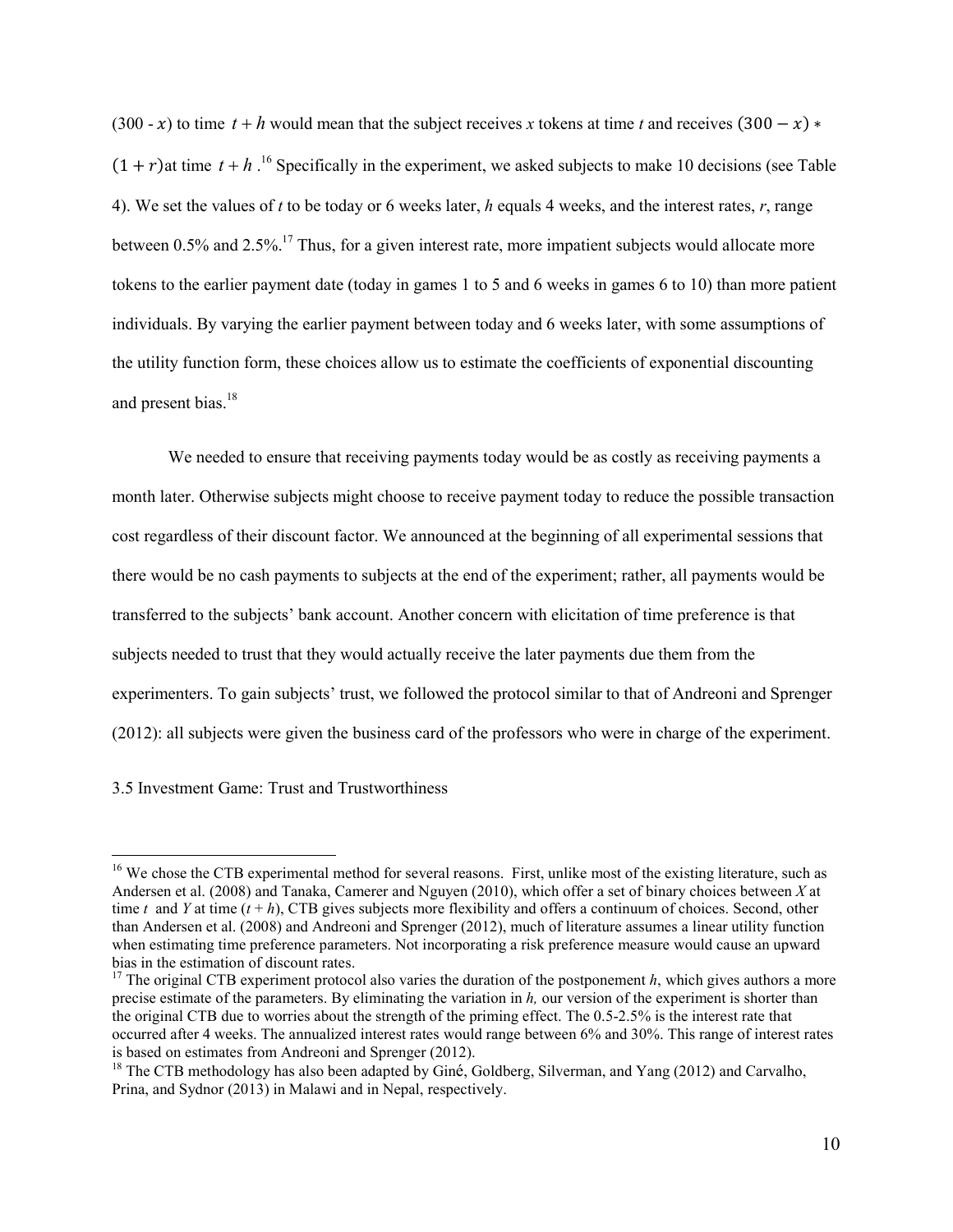To measure individuals' interpersonal trust and trustworthiness, we modeled our game after Berg, Dickhaut, and McCabe (1995). Each subject was randomly assigned the role of being an investor or a trustee. The investors were given 150 tokens and were paired with a subject who was a trustee, but they were not told who that person was. Investors had seven choices (between 0 and 150 in increments of 25 tokens) of how much to send to their trustee. We tripled the amount the investors decided to send to the trustee in each of six possible scenarios. The share of tokens that the investor gave out served as a proxy for interpersonal trust. Those who were more trusting would invest a higher share of the 150 tokens. The share of tokens returned by a trustee to the investor was a proxy for the trustworthiness of the trustee, where a higher share of tokens being returned indicated the trustee was more trustworthy.

#### 3.6 Survey

The survey collected basic information on the participants, including age, gender, major, parental education, and graduate student status; a set of questions asking about their upbringing, which sought to determine how much emphasis their parents had placed on observing Chinese traditions; and a set of questions about their subjective views (e.g., whether they agreed that it is unfortunate to have a daughter and no son). Having these answers to the subjective questions allowed us to construct a proxy for their conservatism that we used in the later analysis.

#### 3.7 Data and Sample Selection

Table 4 presents the summary statistics of subject characteristics by university. The last column in the table shows *p*-values on a test of equality of means between PKU and NTU. Among the recruited students, PKU students were more likely to be in graduate studies than the students at NTU. Their parents were also slightly less educated than the parents of NTU students. There are no statistical differences in gender, or in the students' subjective evaluation of their parents' emphasis on a traditional upbringing.

Table 5 performs a randomization check within each school. In neither school are there statistically significant differences between treatment and control groups in all reported background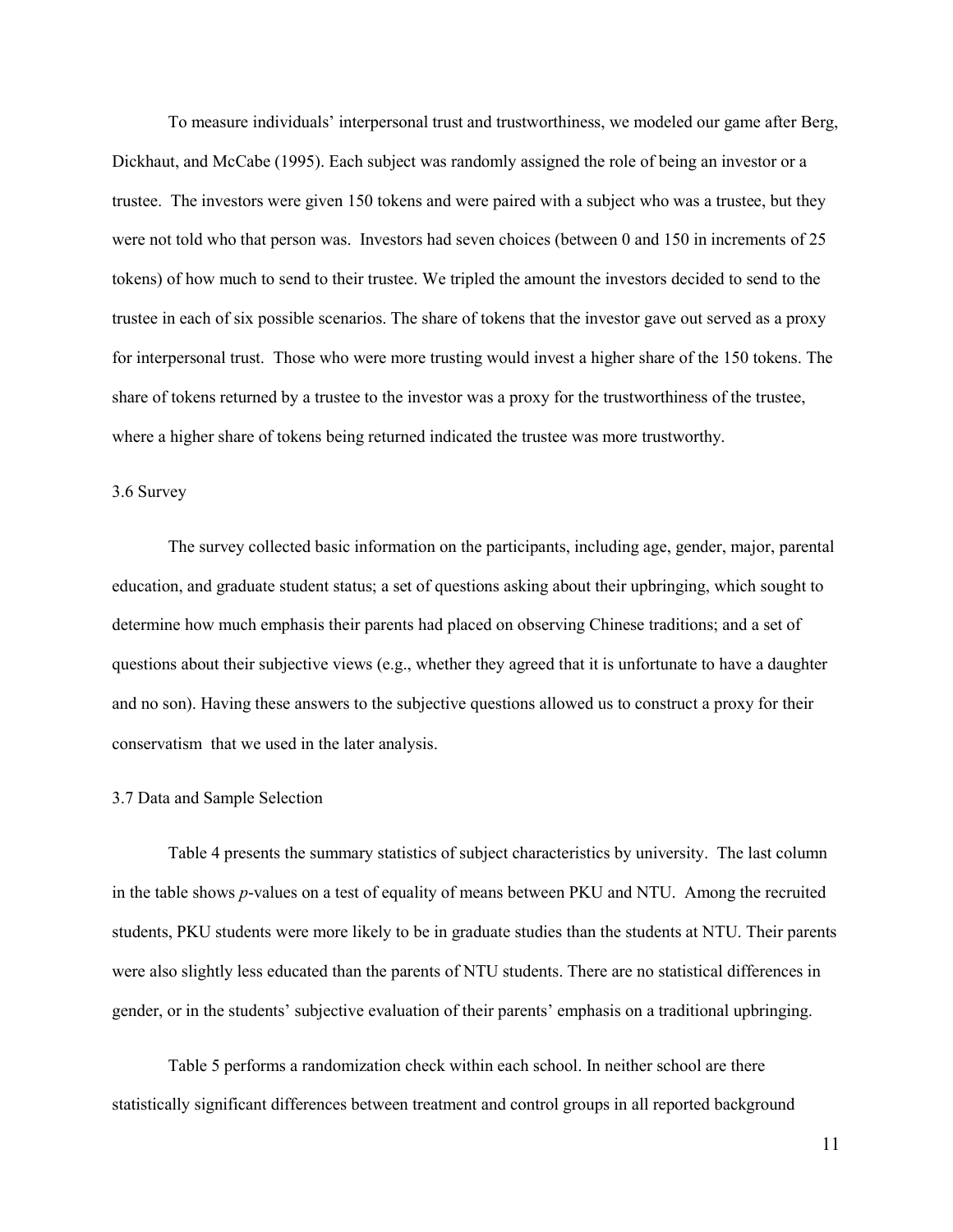characteristics. Given that the randomization between control and treatment groups was successful, in later analysis we can conclude that any detected difference between treatment and control groups is attributed to the reactions to the Confucius prime.

#### 4. Empirical Analysis

#### 4.1 Descriptive Findings

We first examined the differences between the treatment and control group across each of the games. Figure 1 presents the cumulative distribution over the number of safe choices by treatment status for the risk aversion game. It shows that the distribution of lottery choices for the treatment group is to the left relative to the distribution of the control group, that is, the treatment group chose fewer safe lotteries compared to the control group. Therefore, the treatment group was more risk loving than the control group.

Figure 2 presents the distribution over the number of choice A (low-loss options) by the treatment and control groups in the loss aversion games. Similar to Figure 1, the distribution of the treatment group is also to the left of the distribution of the control group: these groups tended to choose fewer low-loss option, indicating that it was less loss averse than the control group.

In the investment game, investors were asked to invest 0, 25, 50, 75, 100, 125, or 150 tokens with an anonymous trustee. Figure 3 presents the distribution over investment choices by treatment and control group. Here, an interesting pattern emerges: the treatment group was more likely to have extreme choices than the control group. A significant higher proportion of the control group invested half of the 150 tokens with the trustee than did those in the treatment group. The treatment group was more likely than the control group likely to invest either 0 or 150 tokens with the trustee. This suggests that after receiving the Confucius prime, subjects become more extreme in their interpersonal trust than subjects who were not treated.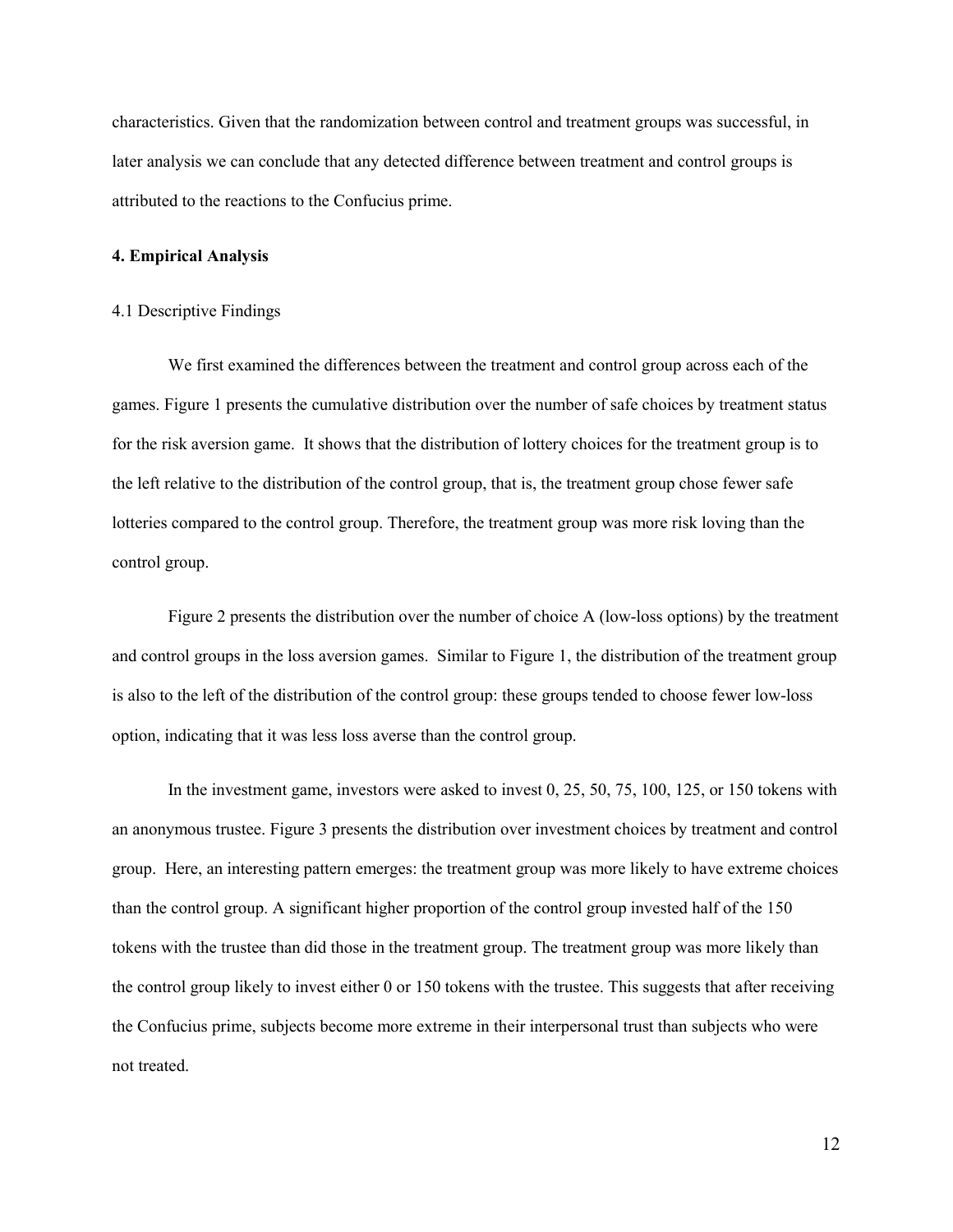In this same investment game, trustees would receive 0, 75, 150, 225, 300, 375, or 450 tokens. We asked trustees how many of the tokens they would return to the investors for each of the six scenarios (there is no token to be returned if they receive zero). Figure 4 presents the mean share of tokens that trustees returned for each of the scenarios by treatment status. The first noteworthy point is that the more tokens the trustees received, the more they would reciprocate and return a higher share of tokens. The treatment group returned a higher proportion of the tokens to the investors than the control group did regardless how much they received. In other words, the treatment group was more trustworthy than the control group.<sup>19</sup>

Figure 5 shows the choices in the CTB task by treatment status for each of the games. The left panel presents the decisions for the allocation of tokens between receiving it today versus in 4 weeks (games 1 to 5 in Table 3), and the right panel presents the choices made between receiving the tokens in 6 weeks versus 10 weeks (games 6 to 10 in Table 3). Each bar indicates the mean proportion of the tokens allocated to the earlier payment date. The lower the bar is, the more patient the subjects were. There are a few noteworthy points here. First, when interest rates increased, the share of tokens allocated to the earlier date decreased. Second, there seems to be some evidence of present bias to allocating more tokens to an earlier payment for any given interest rate in the left panel than the right panel. However, for the purpose of the comparison across treatment and control groups, the difference is negligible.

4.2 The Effect of Confucius Prime on Risk Preferences, Trust/Trustworthiness, and Time Preferences

In this section, we pursued regression analysis in examining the differences in priming effect and report the result in Table 6. First, we compared the responses of the treatment and control groups for their choices in the incentivized lottery tasks. In these regressions, both the direct measure of risk or loss aversion from the experiments (the number of safe options and number of low-loss options) and the

<sup>&</sup>lt;sup>19</sup> Interestingly, the mean proportion of tokens returned  $(20\% - 30\%)$  in both the treatment and control groups were lower than other trust experiments done with Chinese subjects (Buchan, Johnson, & Croson, 2006, reported 34%).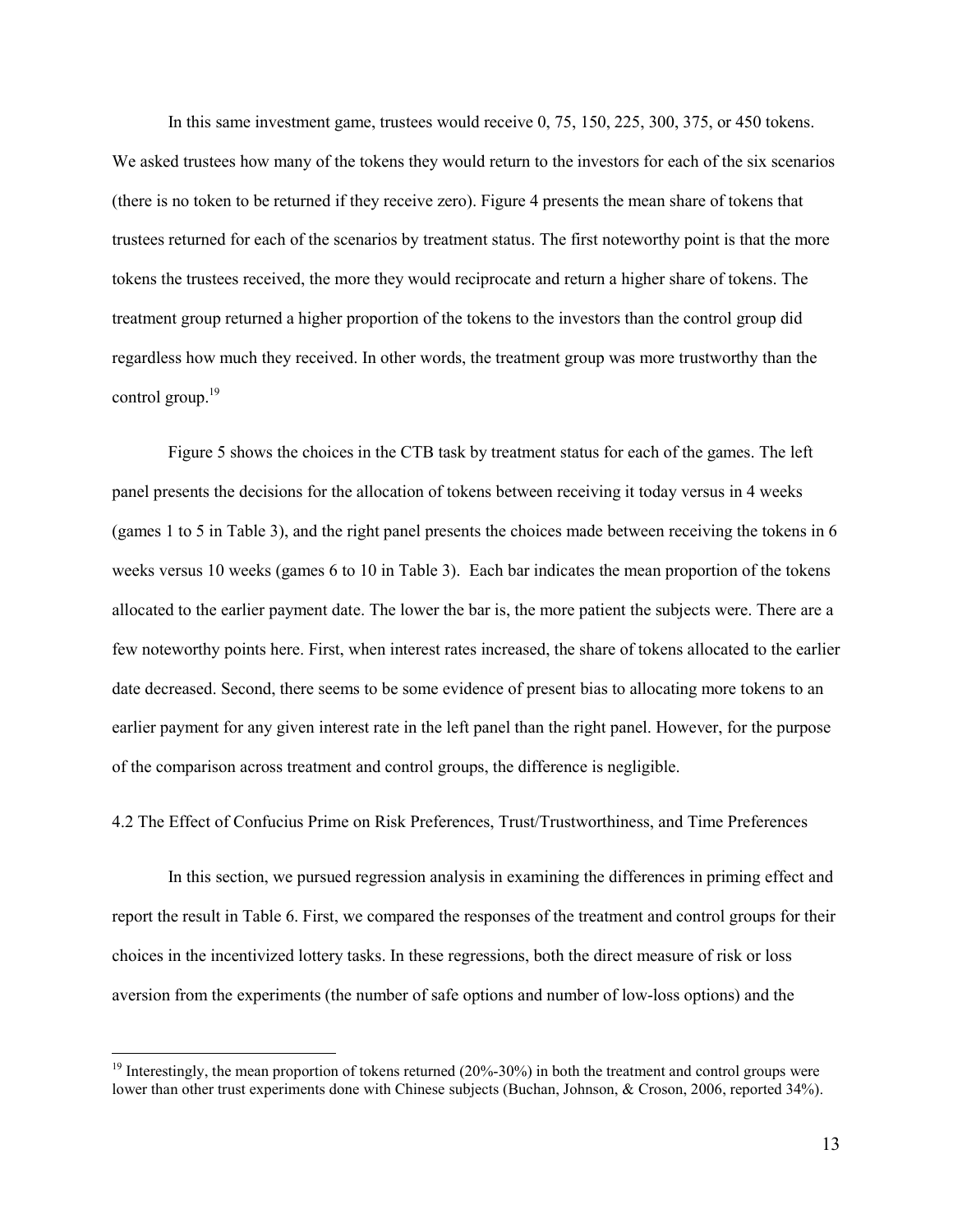imputed measures of risk or loss aversion coefficients (σ, λ from equation 2) were the dependent variables. These regressions controlled for a subject's gender, age, whether he or she was a graduate student, his or her father's and mother's education levels, a dummy indicating whether the major was science- or engineering-related, and a dummy indicating that he or she was a PKU student.<sup>20</sup> Standard errors are clustered at the session level. The regression results and the mean and standard deviation of each of the dependent variables are presented in Table 6. The coefficients of relative risk aversion have a mean of 0.45 and are similar to other experiments using different experimental protocols in China (Liu, 2013; Frijters, Kong, & Liu, 2013). We found that the treatment group was less risk averse than the control group at a 5% level in both the direct and imputed measures of risk aversion. The size of the treatment effect is considerable: one-fifth of a standard deviation.<sup>21</sup> The treatment group also behaved in a less lossaverse way than the control group, although the coefficients are not statistically different from 0. Based on our hypothesis in section 2, it is possible that the salience of Confucianism caused subjects to react negatively to Confucian values. We later found that this result was driven by the reaction of PKU students who were behaving in opposition to Confucian values.

Next, we examined interpersonal trust and trustworthiness. Given our finding that the treatment group had more extreme choices than the control group (from Figure 3), it is not surprising that the average treatment effect of the Confucius prime on trust was not statistically different from 0. In terms of trustworthiness, subjects returned almost 4.57 percentage points more tokens to the investor, a nearly 20% increase from the baseline. This suggests that the treatment group behaved in a more trustworthy way compared to the control group, in accordance with our prediction.

To examine the impact of treatment on time preference, we had two sets of measures: the share of tokens allocated to the earlier payment (the direct measure) and structurally estimated parameters of discount factors. For the direct measure, each subject was asked to make decisions between receiving

<sup>&</sup>lt;sup>20</sup> Results are robust when these individual characteristics are excluded. This table is available in the Web Appendix on the authors' website, www.uh.edu/~emliu.

<sup>&</sup>lt;sup>21</sup>To compare the magnitude to other covariates, the treatment effect is larger than coefficients on being female.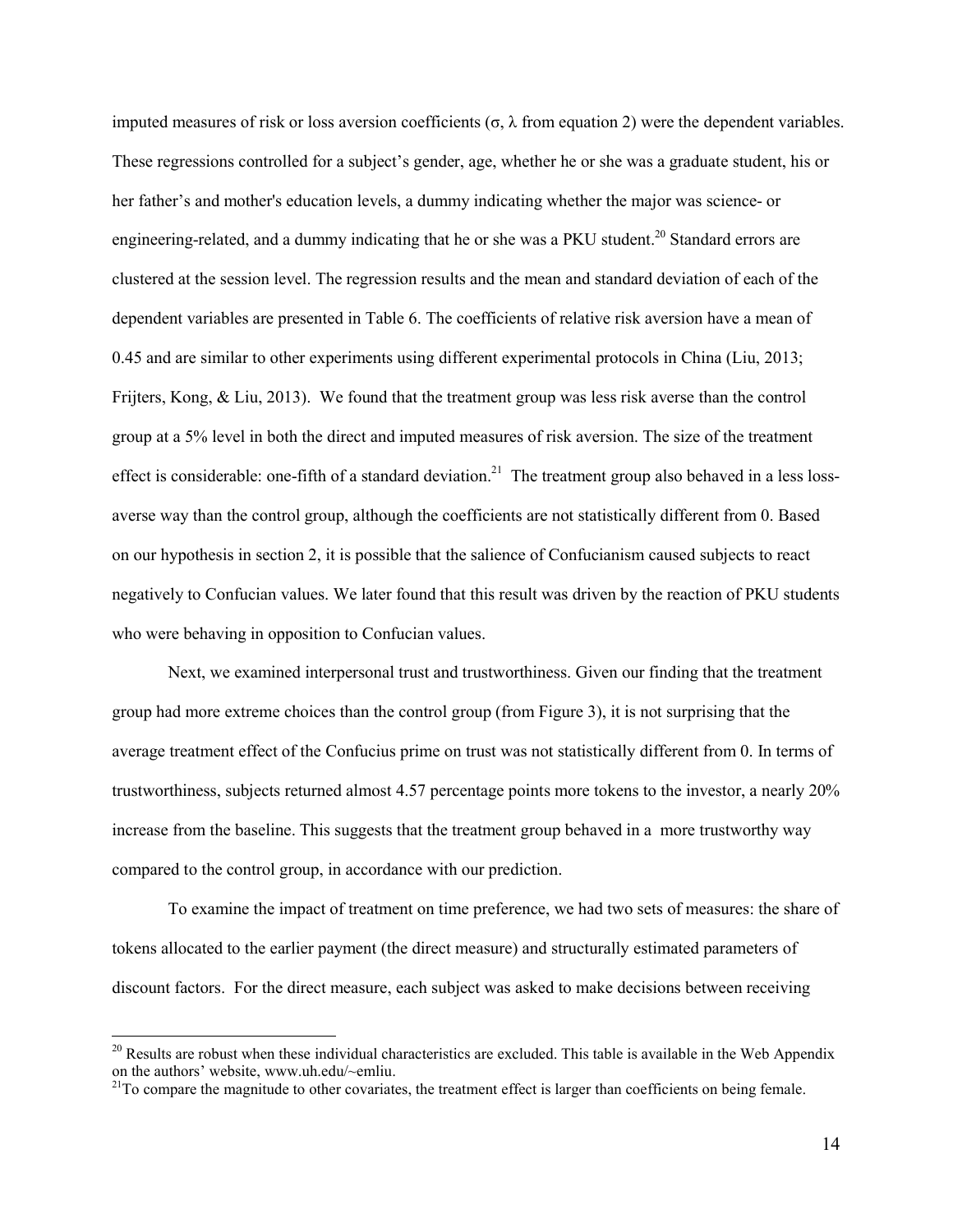payment today or 4 weeks later with varying interest rates (games 1 to 5 in Table 3) and another set of decisions between receiving payments in 6 weeks or 10 weeks later (games 6 to 10 in Table 3). The following equation is estimated for games 1 to 5 and games 6 to 10 separately:

### (3) Share Tokens Sooner Payment<sub>ig</sub> = treat<sub>i</sub> +  $r_g$  +  $X_i$

where *i* is indexed for subject, *g* is an index for game, and *r* is the corresponding interest rate for game *g*. The dependent variable is the share of tokens allocated to an earlier payment.  $X_i$  includes the same set of control variables as in other columns of Table 6. However, standard errors are clustered at the individual level. The regression results for the allocation choices for today versus 4 weeks is presented in column 7, and allocation choices for 6 weeks versus 10 weeks are presented in column 8 of Table 6. The intertemporal choices between 6 versus 10 weeks capture the discount factor, while the intertemporal choice between today versus 4 weeks encapsulate the present bias and discount factor. As shown here, the direct measures of the effect of the Confucius prime on time preference in a reduced form are not statistically different from 0.

However, such a simple comparison would ignore the role of concavity in the utility function. For example, two individuals with the same allocation of tokens for an earlier payment in games 1 to 10 could still have different estimated time preference parameters if their risk aversion parameters differed. In particular, following Laibson (1997) and Andreoni and Sprenger (2012), suppose the utility function forms from different periods are time separable and can be expressed as

(4) 
$$
U(x_t, x_{t+k}) = x_t^{(1-\sigma)} + \beta \delta^k x_{t+k}^{(1-\sigma)} \text{ if } t = 0
$$

$$
U(x_t, x_{t+k}) = x_t^{(1-\sigma)} + \delta^k x_{t+k}^{(1-\sigma)} \text{ if } t > 0
$$

In this proposed utility function,  $\delta$  is the exponential discount factor and  $\beta$  is the present bias.<sup>22</sup> If  $\beta = 1$ , there is no evidence of present bias; if  $\beta$  < 1, present bias exists. A higher  $\delta$  would indicate that a subject is more patient and better able to delay gratification.

 $22$  Anderson et al. (2008) suggest that ignoring the concavity would result in upward bias estimates of discount rates.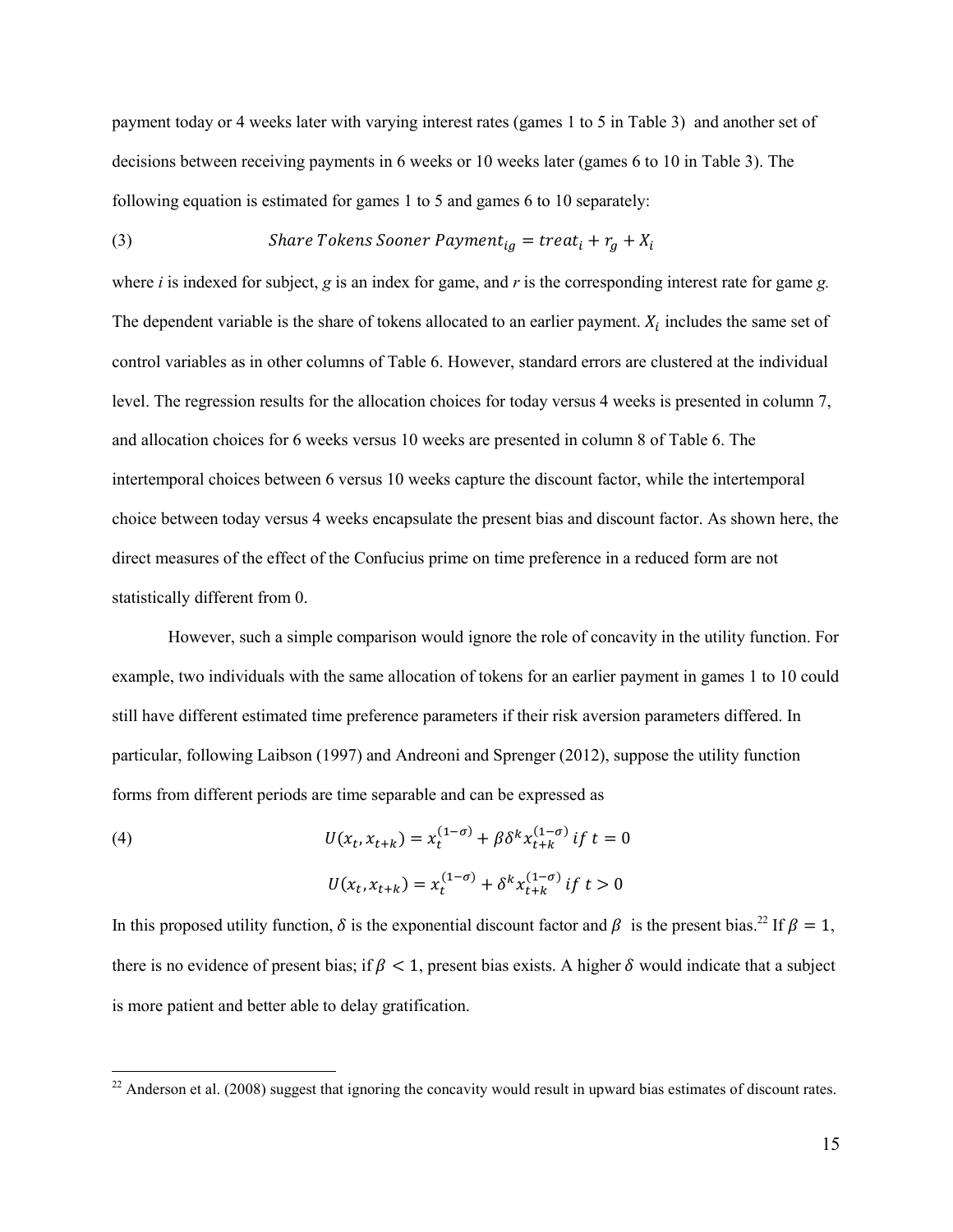As we have shown in Table 6, columns 1 and 2, the concavity of utility function,  $\sigma$ , differs between treatment and control groups, so it is important to incorporate risk aversion coefficient in our estimation of the time preference parameters by treatment status. Using the estimated risk preference parameters based on subjects' response from the Holt and Laury game and following Andreoni et al.'s (2013) interval censored regression estimation method, we impute the present bias (β) and exponential discounting factors (δ). These parameters are stratified by treatment status and shown in Table  $7.^{23}$   $\beta$  is statistically different from 1 for both treatment and control groups, so we cannot reject the existence of present bias. Interestingly, the treatment group had less present bias but a lower discount factor (the subjects were less patient), which is surprising. In the next section, we find that the reduction in present bias was being driven by the NTU subjects, and the surprising finding of subjects becoming more impatient was being driven by the PKU students, who were reacting negatively to Confucius teaching.

#### 4.3 Experimental Results by School

In this section, we examine whether the Confucius priming effect was different between the groups from the two institutions in this study, and we investigate whether the puzzling finding from the previous section is being driven by the negative reaction of PKU students. Our regression specification is

(5) 
$$
Y_i = \gamma_0 \text{treat}_i + \gamma_1 \text{treat}_i * NTU_i) + \gamma_2 NTU_i + X_{i}
$$

where *i* indexed for subject *i*; NTU is a dummy indicating whether the subject was an NTU student;  $X_i$ includes a subject's gender, age, graduate student status, whether major is science and engineering related, and father's as well as mother's education level; *treat* equals 1 if a subject was in the Confucius-prime group;  $\gamma_0$  captures the treatment effect on PKU students; and  $\gamma_1$  is the difference between the treatment

<sup>&</sup>lt;sup>23</sup> Andreoni et al. (2013) propose several different methods of estimating parameters in CTB, including nonlinear least squares and two-limit tobit (censored) maximum likelihood regressions. As they suggest, tobit is a better method when there are corner solutions. In our experiments, we have a considerable number of choices, and for the purpose of our analysis, we do not need individual estimates since we only need to compare the mean across the treatment and control groups. Thus we opted for the censored regression method. In our estimation, we also used the weekly expenditure of 1539 TWD (for PKU students) and 1746 TWD (for NTU students). These expenditures are based on the exit survey.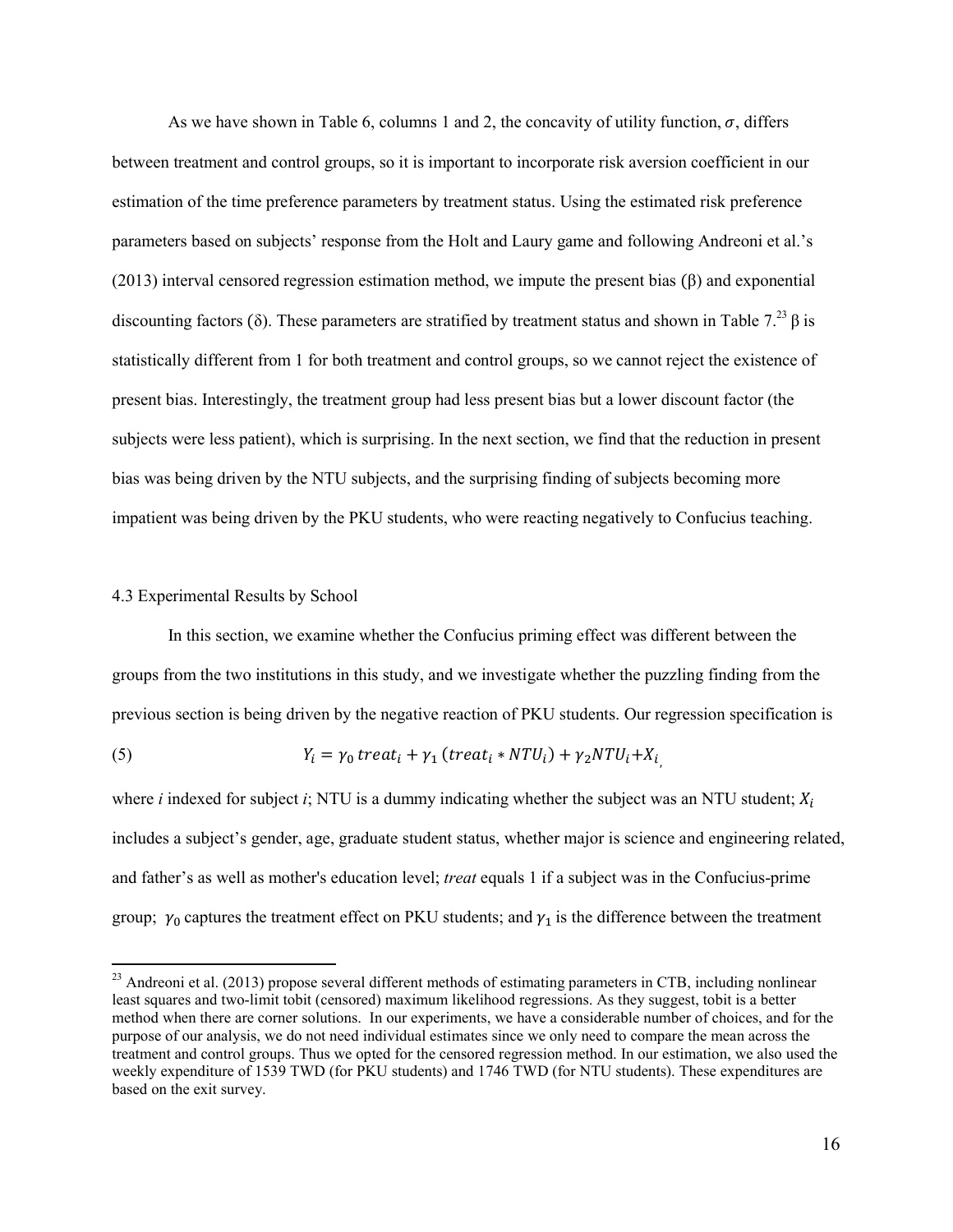effect on NTU students and on PKU students. The treatment effect on NTU students would be equal to  $(\gamma_0 + \gamma_1)$ . The dependent varible  $Y_i$  is the same as those in Table 6. Table 8 shows the coefficients  $(\gamma_0, \gamma_1, \gamma_2)$  and the *p*-values from the *F*-test  $(\gamma_0 + \gamma_1 = 0)$ .

In section 4.2, we saw that being primed on Confucianism caused subjects to behave in a more risk-loving and less loss-averse manner. From columns 1 to 3 of Table 8, it is evident that the negative treatment effect on risk preference and loss aversion was mostly driven by the reactions of the PKU students. The *F*-test results reported in columns 1 to 3 suggest that the priming effects on NTU students were not statistically different from 0 at a 10% level. Moreover, there was no priming effect on trust for students from either school. Although there is also no significant treatment effect on trustworthiness in each school if separately estimated, the sign of the estimates suggests that the signficantly positive effect of Confucius primes on trustworthiness, reported in the pool regressions of Table 6, stemmed mainly from the positive reactions of NTU students. Columns 7 and 8, which show the share of tokens invested to the earlier payment, reveal little change in these direct measures of time preferences. <sup>24</sup>

Table 9 presents the structural estimates of present bias and the discount factor from equation 3 stratified by school and treatment status. The treatment groups at NTU (column 4) exhibited less present bias, but those at PKU (column 3) show no statistically significant differences. However, the surprising results from Table 7 that those receiving the Confucius prime became less patient (lower discounting factor) is driven mainly by the changes in PKU students (see Column 1).

In this section, we have presented some evidence that PKU students reacted against the commonly understood Confucian values when they were primed with Confucian teachings, but NTU students reacted in a way that is either consistent with or not affected by the Confucian values. That the

 $^{24}$  As a robustness check, we also split the sample and estimate the treatment effect for the two schools separately. One reason to do this is that the control variables may have different effects on the dependent variables for the Chinese and the Taiwanese students. The results are consistent with the findings in Table 8. However, due to the small sample and a lack of degree of freedom, the standard errors are larger than those in Table 8. This table is available in the Web appendix on the corresponding author's website, www.uh.edu/~emliu.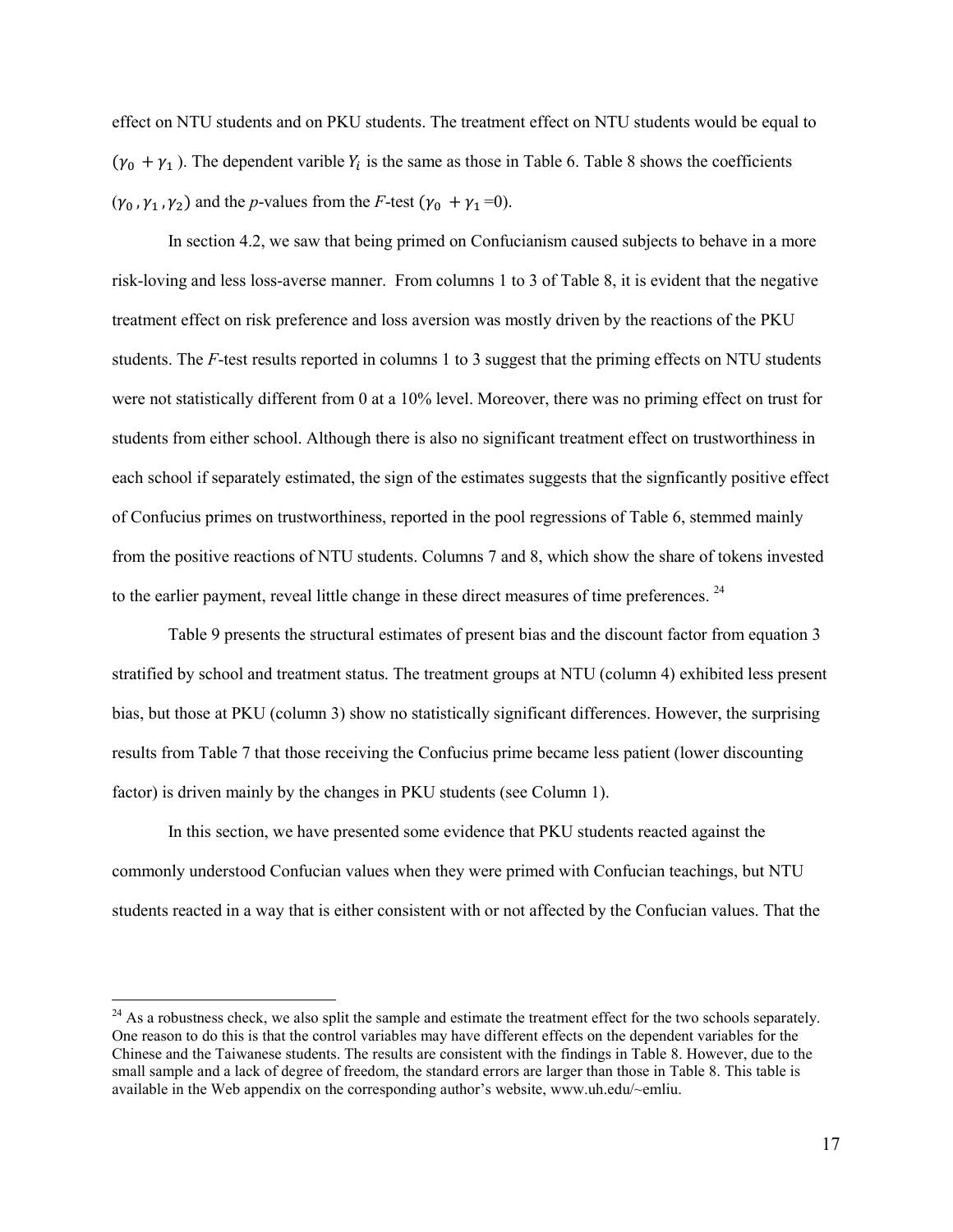same primes evoked different feelings in students from the two schools is an interesting finding.<sup>25</sup> An explanation for these differences may be that the priming instrument we developed was not priming Confucianism but instead evoked other feelings of the PKU students, the reason for this opposite reaction. We investigate this possibility in the next section.

#### 4.4 Validation Check

We conducted a few extra surveys at both universities to validate the efficacy of our priming instrument. The surveys, distributed in several economic undergraduate classes to 389 students (none of whom participated in the experiment) in both schools, took about 5 to 10 minutes and the students were not paid. As with our full experiments, subjects were randomly assigned to receive either the Confucius prime or a neutral prime. Immediately after the prime, they were asked to complete a short questionnaire asking about their evaluation of Confucianism and some of their individual characteristics. Two of the questions allowed us to conduct a validation check: "Among the following belief systems (Rationalism, Confucianism, Eastern Religion (Buddhism, Taoism), Western Religion (Catholicism, Christianity, etc), please rank them based on their values from most agree (1) to least agree (4)," and, "On a scale of 1 to10, how much do you agree with each of the following belief systems (1 being least agree and 10 being most agree)?" Because these questions were answered immediately after the priming questions, the priming effect, if any, should be clear.

The regression results using these answers are reported in Table 10. In column 1, the dependent variable is the ranking of Confucianism (1 being the best, 4 being the worst), and ordered probit estimation method is used. Column 2, the dependent variable, shows how much the students agreed with Confucianism.<sup>26</sup> In column 3, we created a dummy indicating whether Confucianism was ranked as the most important. The results suggest that the PKU students ranked Confucianism lower and disagreed

<sup>&</sup>lt;sup>25</sup> Psychologists Wheeler and Berger (2007) suggest that the same priming instrument can have different effects on the subsequent choices of different groups of people.

<sup>&</sup>lt;sup>26</sup> Each person reported the values for all four belief systems. Some people tended to agree and put down a higher value for all, while others tended to disagree with everything and had lower values for all systems. Thus, the dependent variable is their rating on Confucian value minus their individual mean of evaluation of all four systems.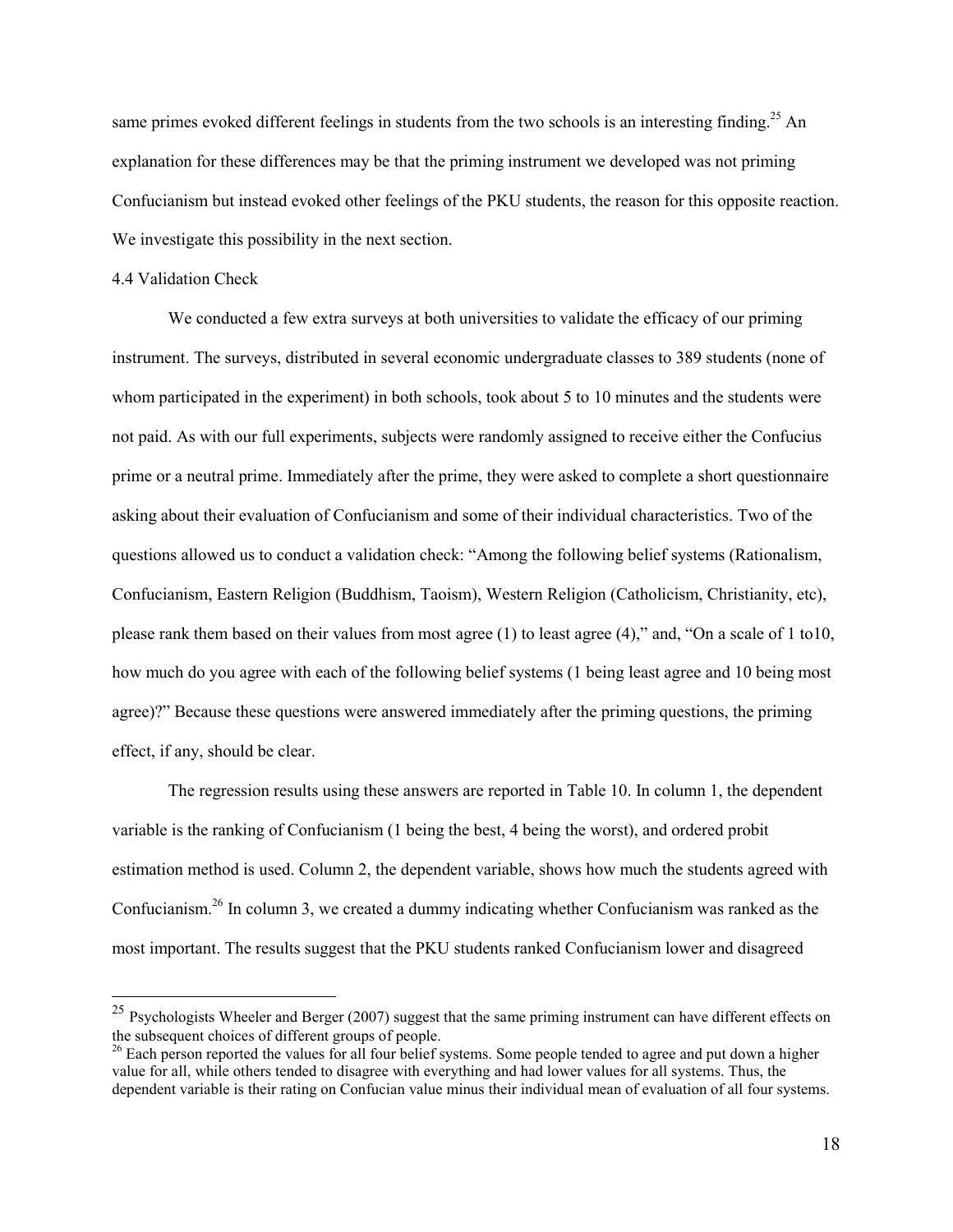more with Confucian values after they received Confucian prime. For NTU students, the Confucius prime improved the ranking of Confucianism and increased how much NTU students agreed with Confucian values than the control group did. Combining the results here with those in the previous section reinforces the idea that PKU students reacted to the Confucius prime differently from the NTU students.

#### 4.5 Discussion

While we cannot clearly identify the reasons behind the observed differences in reaction to the Confucianism priming in the two schools, there are a few possible explanations. First, the differences in the sample characteristics may play a role. For instance, Table 4 suggests that the PKU students are slightly older, more likely to be in science- and engineering-related majors, and more likely to be graduate students than NTU students. The parents of PKU students are also less likely to hold a bachelor's degree. However, unreported regressions show that the estimated priming effects in almost all dimensions are not affected by these variables (i.e., students' majors, graduate degree, etc.).<sup>27</sup> Therefore the school differences in the priming effect are not caused by the differences in these characteristics.

Second, Table 10 shows that Taiwanese students exposed to the neutral prime hold significantly less favorable attitudes toward Confucianism than their Chinese peers. It could be that those who started from a lower identification with Confucianism can demonstrate a larger positive reaction to the priming. However, this line of reasoning cannot explain why PKU students' high level of identification with Confucianism in the neutral treatment is associated with a negative reaction to the Confucianism priming. In a regression not reported here, we investigated whether the treatment effects can differ based on students' subjective view of traditionalism (based on their answers in the exit survey), but found no statistically significant evidence.

Third, there were historical differences in the experiences with Confucianism in these two regions. As we have suggested earlier, the Cultural Revolution in China has devastated many Confucian values for

 $27$  The only significant effect is that if the parents' education levels are higher, then subjects tend to demonstrate more positive treatment effects on the degree of trustworthiness.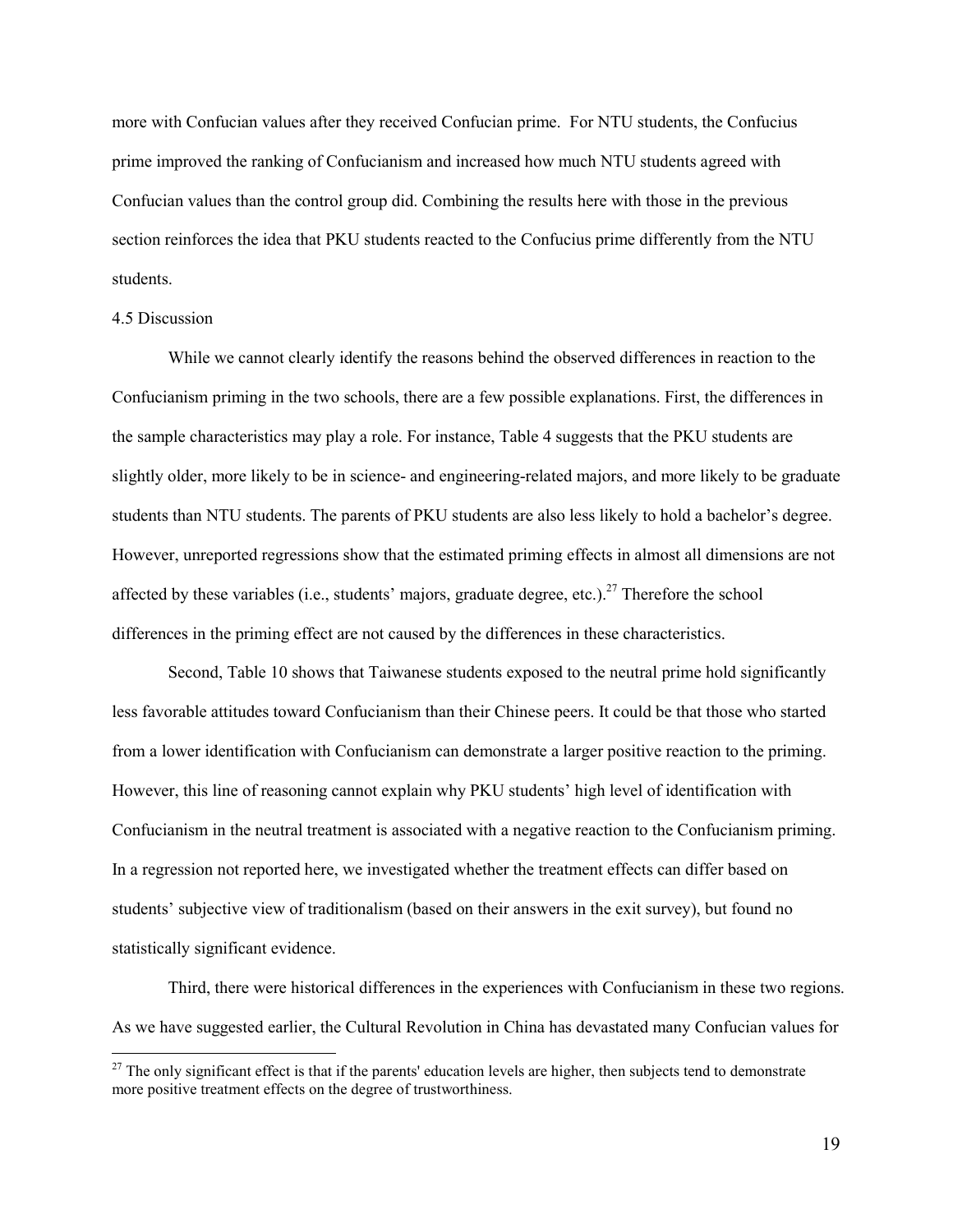a decade, which may have long-lasting effects even today, while in Taiwan Confucianism was relatively well preserved.

As with most laboratory experiments, our studies have certain limitations. First, our subjects are students in top universities in China and Taiwan. Having university students as subjects often raises the question of the external validity of experiments. However, this problem may be less severe given that the key motivation of our study is to understand how Confucian philosophy shapes Chinese society. For more than a thousand years, Confucianism had remained influential in Chinese society because of its key role in imperial civil service examination system (Mayer and Schmidt, 2004). Memorization of Confucian texts had been a necessary preparation for examinations (Elman, 1991), and Confucian morals have been inculcated in intellectuals (Brokaw, 1991). These intellectuals possessed political power and shaped the norms and the thinking of the society. The rest of society was influenced by the Confucian teachings indirectly. Similarly, today, Confucian texts are taught in middle schools and high schools in Taiwan and China, and students are often tested on Confucian texts during college entrance examinations. Hence, university students who are well-versed in Confucian sayings are in fact the subjects we were most interested in. They are influenced by Confucianism directly through active learning and reading texts, unlike the rest who are only indirectly influenced through societal norms. We suspect that those who are uneducated (in Confucian texts) may not have as much reaction to our priming task at all.

Second, our validation tests were carried out on a more special group of students who had economics major, and so the validation results may not directly apply to students in other majors. In unreported regressions, we find that the priming effects are not affected by students' majors, which to some extent alleviates the problem.

#### 5. Conclusion

We investigated how Chinese and Taiwanese subjects reacted to Confucius primes and whether there were differences of reaction between the two groups. Our findings suggest that subjects became more risk loving, more impatient, less present-biased and more trustworthy when they were exposed to a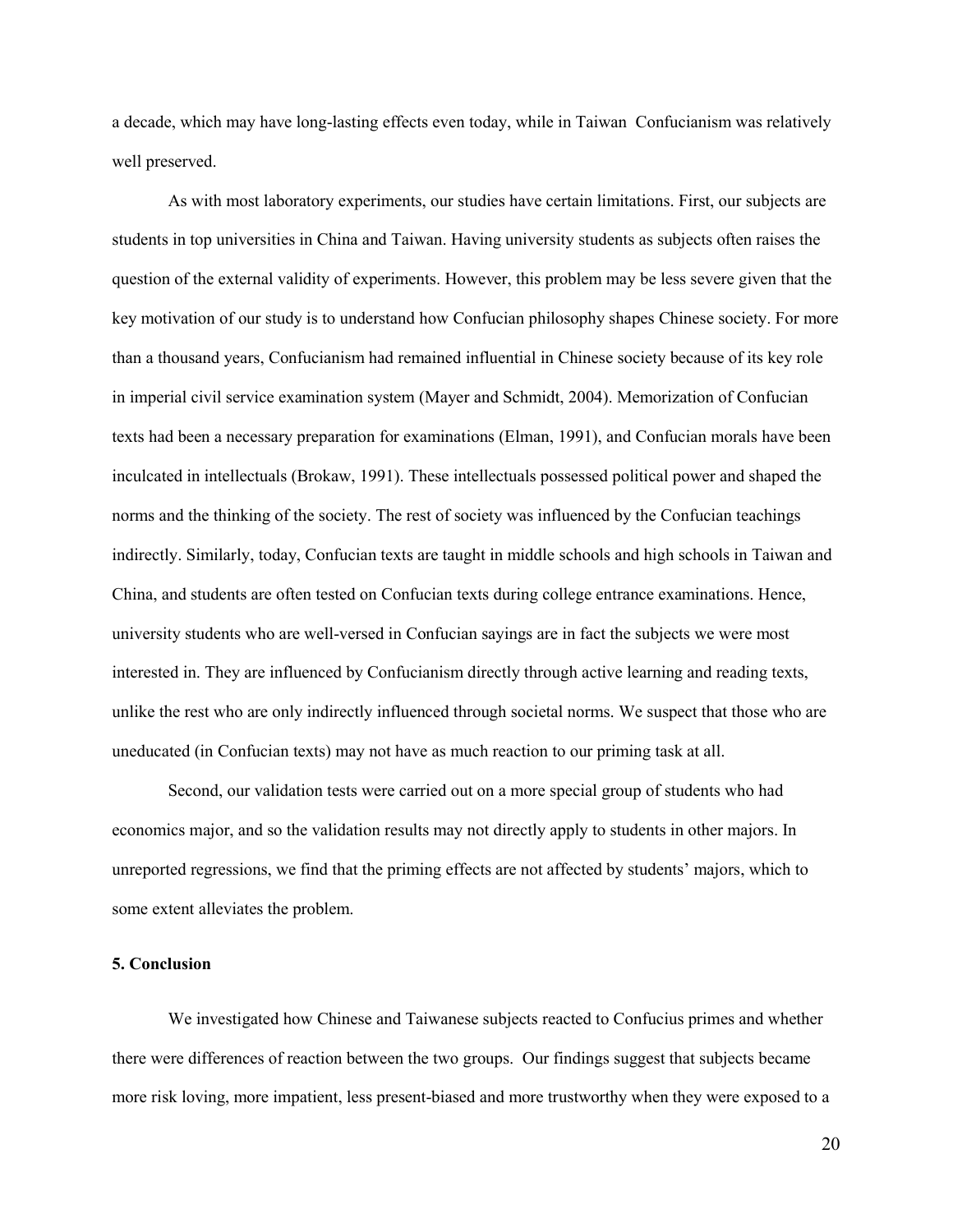Confucius prime. However, this simple characterization of the impact of Confucianism is misleading since we found differences in priming effects depending on whether they are from China or from Taiwan.

Chinese subjects who were primed for Confucianism became more risk loving, less loss averse and more impatient than the control group, behaviors not in accord with Confucian values. Taiwanese subjects who were primed for Confucianism demonstrated less present bias than the control group, and was also the main driver force for the more trustworthy treatment effect, in accordance with Confucian values. We performed validation checks of our priming instruments by asking subjects to rank four different belief systems (Confucianism, rationalism, Eastern religion, and Western religion) and reported on a scale of 1 to 10 on how much they agreed with each of these systems. Chinese subjects who were primed for Confucianism were more likely to rank Confucianism lower and also tended to agree less with Confucian values than the control group did. We did not find this effect on the Taiwan subjects. Our study therefore suggests that Chinese and Taiwanese subjects have different reactions to Confucianism. Different historical events and experiences in the two places are a very likely explanation for these differences.

There has been a revival of interest in Confucianism in China. Unlike the anti-Confucius rhetoric from the 1960s and 1970s, government officials have once again acknowledged Confucius as a great contributor to the glorious Chinese tradition. Professor Yu Dan at Beijing Normal University has a popular TV show on the *Analects of Confucius* and her book, *Reflection on the Analects,* became a top seller in 2009. Our study suggests that social norms and social identities may be sticky, but they can also be altered. It is possible that we will see the currently diverging paths between China and Taiwan converging again.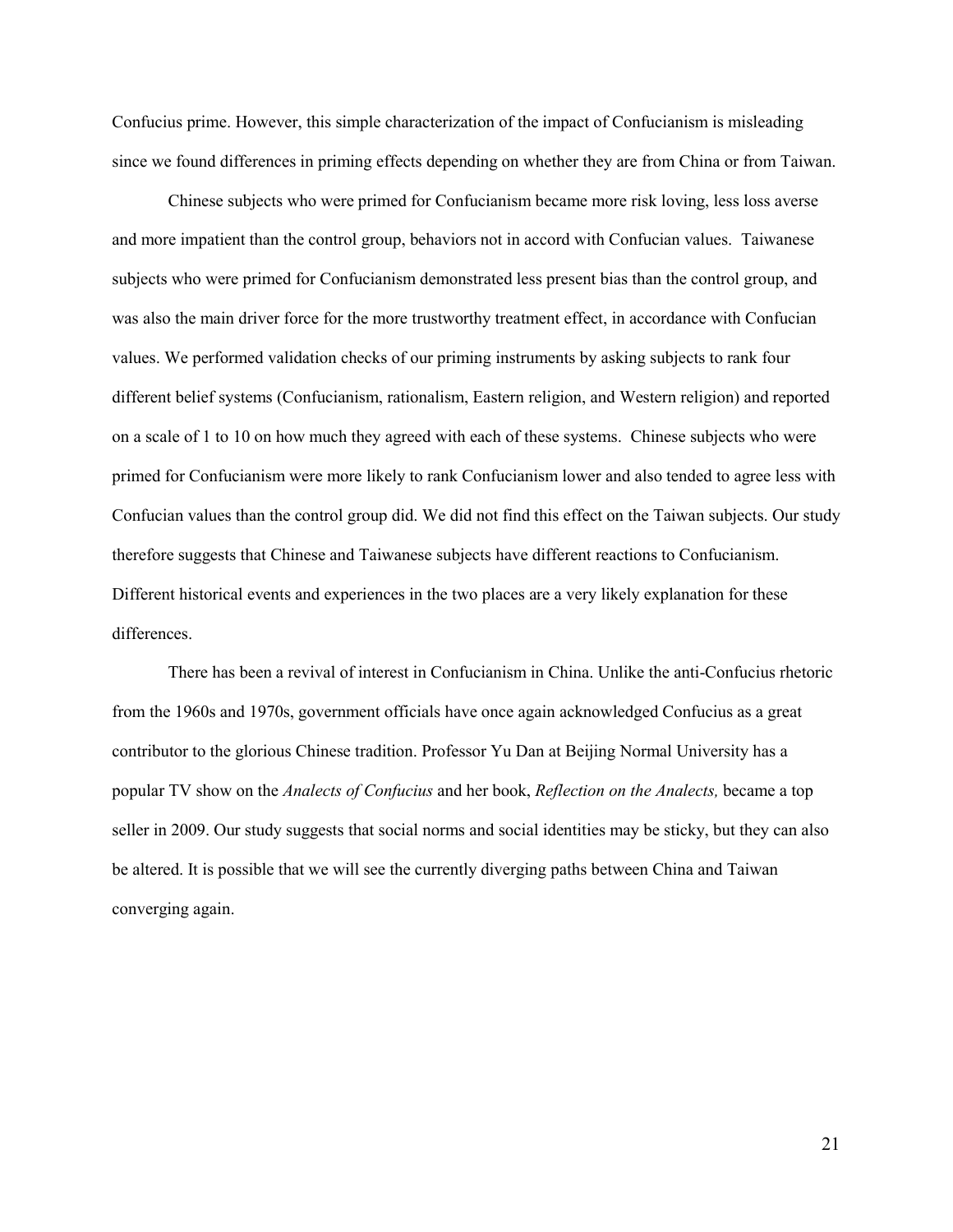

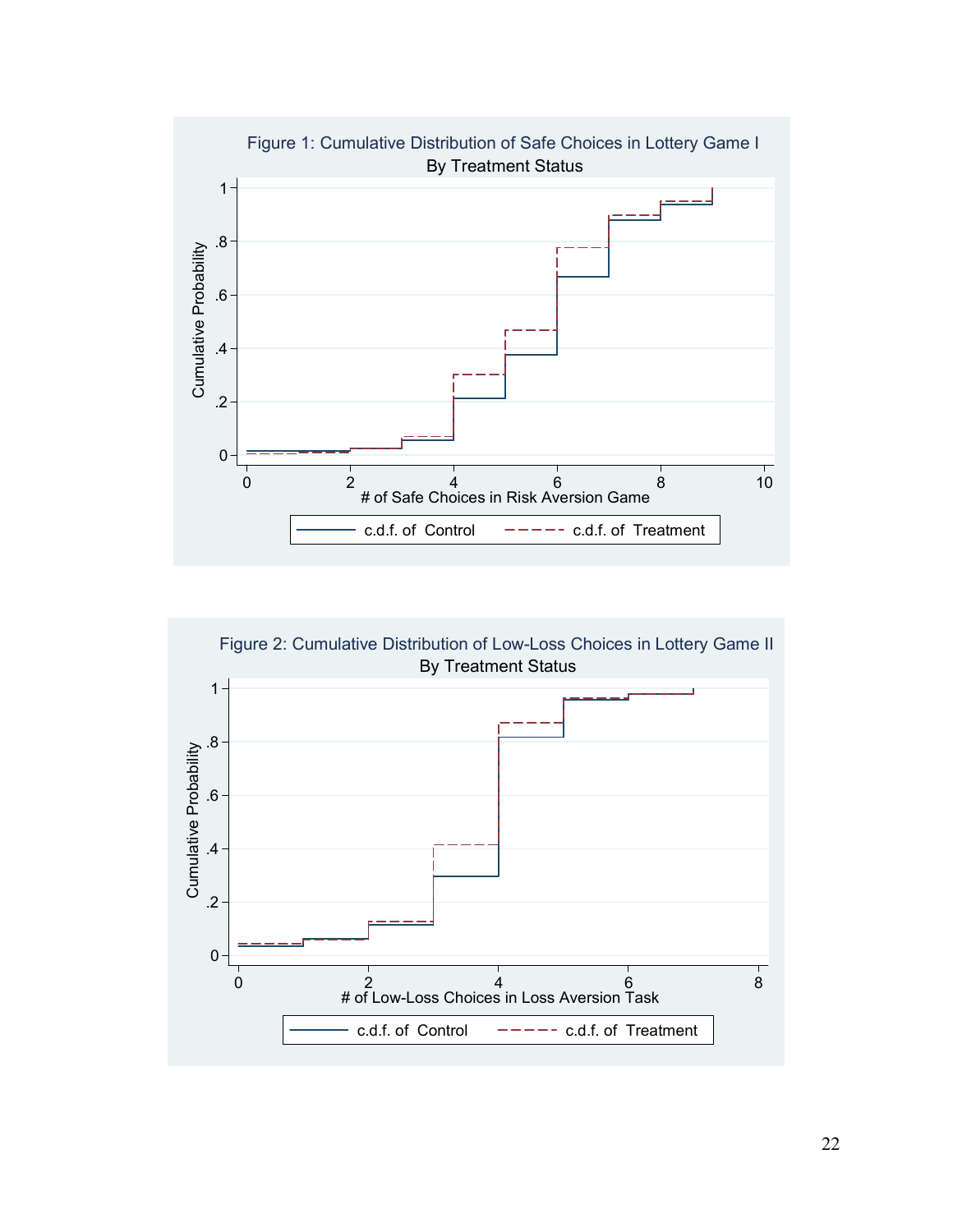

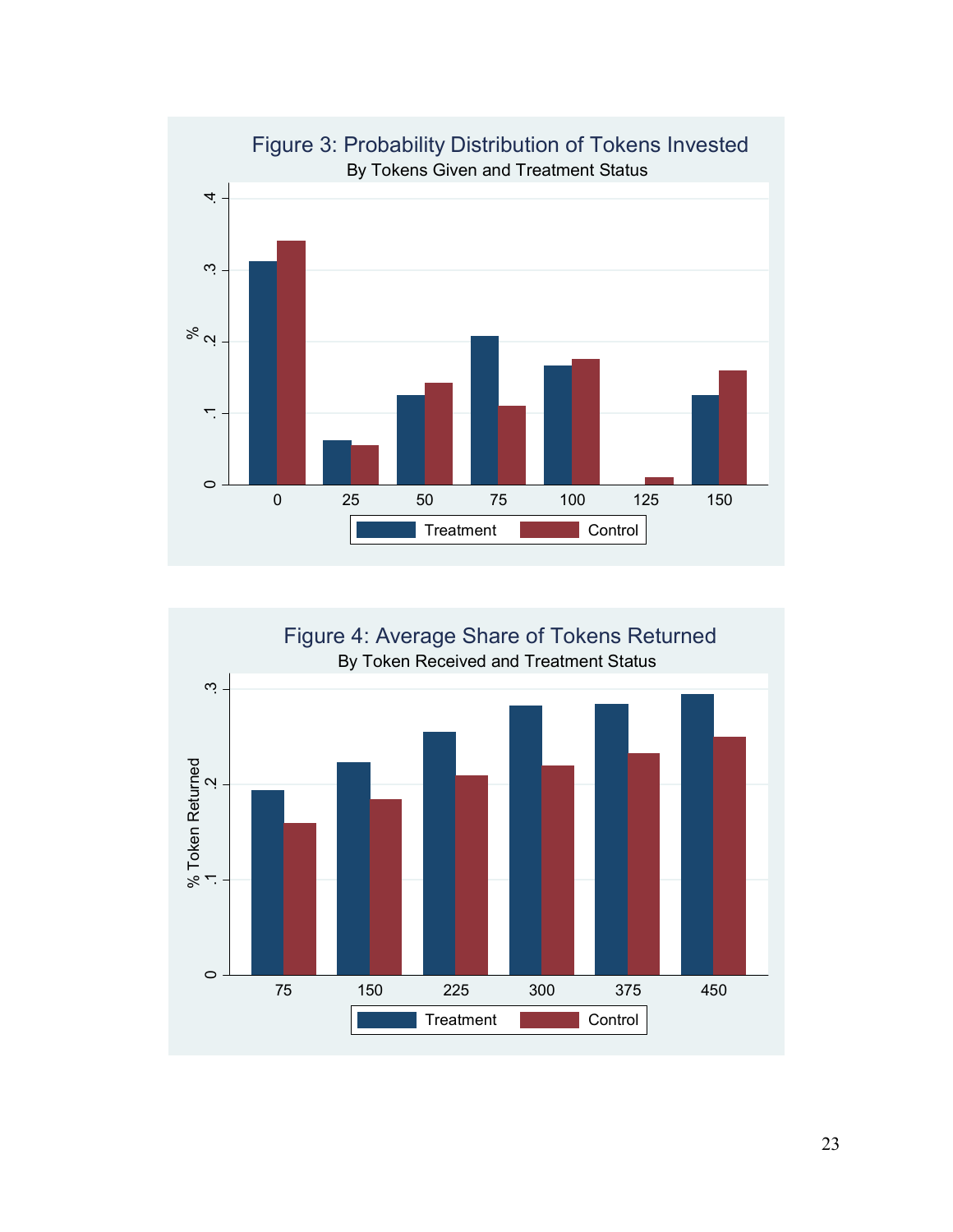

Stratified by Treatment Status and by Interest Rates Figure 5: Proportion of Tokens Allocated to Earlier Payment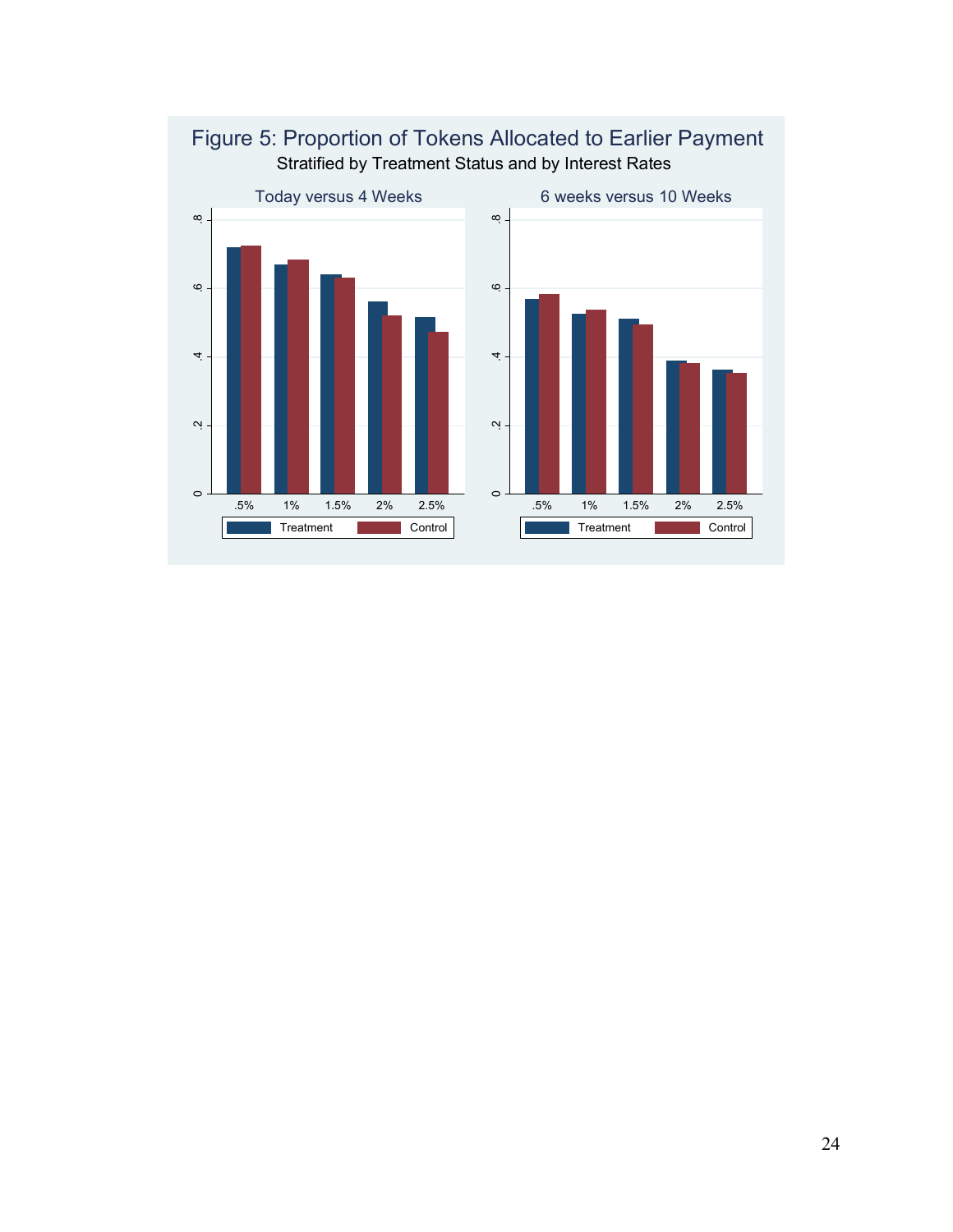|                | Choice A (Safe Option)                                                   | Choice B (Risky Option)                                                 | Differences in Expected<br>Payoff (A-B) |
|----------------|--------------------------------------------------------------------------|-------------------------------------------------------------------------|-----------------------------------------|
| -1             | 10% Probability Winning 200 tokens<br>90% Probability Winning 160 tokens | 10% Probability Winning 385 tokens<br>90% Probability Winning 10 tokens | 116.5                                   |
| $\overline{2}$ | 20% Probability Winning 200 tokens<br>80% Probability Winning 160 tokens | 20% Probability Winning 385 tokens<br>80% Probability Winning 10 tokens | 83                                      |
| $\mathfrak{Z}$ | 30% Probability Winning 200 tokens<br>70% Probability Winning 160 tokens | 30% Probability Winning 385 tokens<br>70% Probability Winning 10 tokens | 49.5                                    |
| 4              | 40% Probability Winning 200 tokens<br>60% Probability Winning 160 tokens | 40% Probability Winning 385 tokens<br>60% Probability Winning 10 tokens | 16                                      |
| 5              | 50% Probability Winning 200 tokens<br>50% Probability Winning 160 tokens | 50% Probability Winning 385 tokens<br>50% Probability Winning 10 tokens | $-17.5$                                 |
| 6              | 60% Probability Winning 200 tokens<br>40% Probability Winning 160 tokens | 60% Probability Winning 385 tokens<br>40% Probability Winning 10 tokens | $-51$                                   |
| 7              | 70% Probability Winning 200 tokens<br>30% Probability Winning 160 tokens | 70% Probability Winning 385 tokens<br>30% Probability Winning 10 tokens | $-84.5$                                 |
| 8              | 80% Probability Winning 200 tokens<br>20% Probability Winning 160 tokens | 80% Probability Winning 385 tokens<br>20% Probability Winning 10 tokens | $-118$                                  |
| 9              | 90% Probability Winning 200 tokens<br>10% Probability Winning 160 tokens | 90% Probability Winning 385 tokens<br>10% Probability Winning 10 tokens | $-151.5$                                |

#### Table 1: Risk Aversion Experiment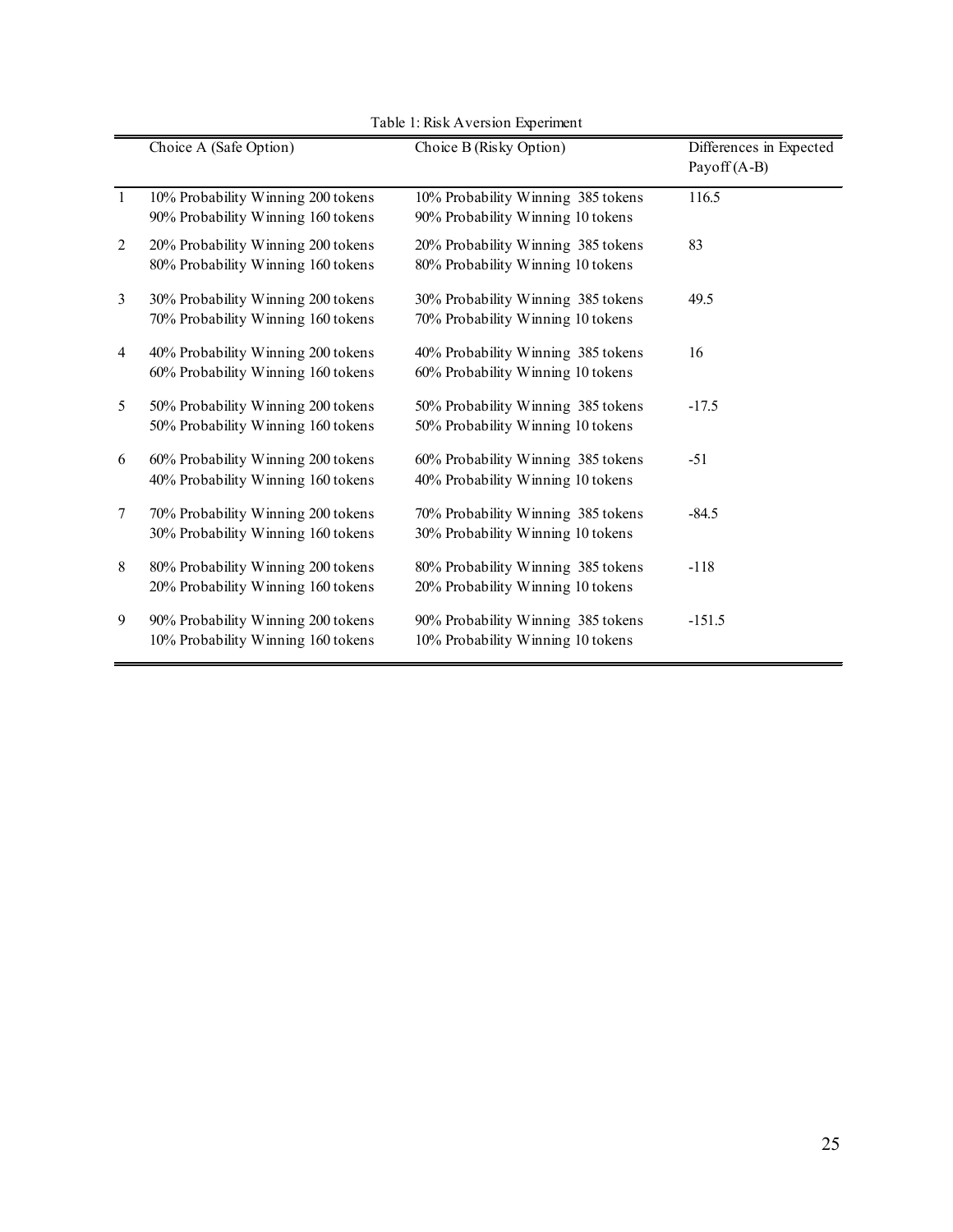|                |                                                                       | Table 2: Eliciation of Loss Aversion                                  |                                         |
|----------------|-----------------------------------------------------------------------|-----------------------------------------------------------------------|-----------------------------------------|
|                | Choice A (Low Loss Option)                                            | Choice B (High Loss Option)                                           | Differences in<br>Expected Payoff (A-B) |
| $\mathbf{1}$   | 50% Probability Winning 60 tokens<br>50% Probability Losing 35 tokens | 50% Probability Winning 75 tokens<br>50% Probability Losing 65 tokens | 7.5                                     |
| 2              | 50% Probability Winning 55 tokens<br>50% Probability Losing 35 tokens | 50% Probability Winning 75 tokens<br>50% Probability Losing 65 tokens | 5                                       |
| 3              | 50% Probability Winning 50 tokens<br>50% Probability Losing 35 tokens | 50% Probability Winning 75 tokens<br>50% Probability Losing 65 tokens | 2.5                                     |
| $\overline{4}$ | 50% Probability Winning 45 tokens<br>50% Probability Losing 35 tokens | 50% Probability Winning 75 tokens<br>50% Probability Losing 65 tokens | $\boldsymbol{0}$                        |
| 5              | 50% Probability Winning 40 tokens<br>50% Probability Losing 35 tokens | 50% Probability Winning 75 tokens<br>50% Probability Losing 50 tokens | $-10$                                   |
| 6              | 50% Probability Winning 40 tokens<br>50% Probability Losing 35 tokens | 50% Probability Winning 75 tokens<br>50% Probability Losing 45 tokens | $-12.5$                                 |
| 7              | 50% Probability Winning 35 tokens<br>50% Probability Losing 35 tokens | 50% Probability Winning 75 tokens<br>50% Probability Losing 40 tokens | $-17.5$                                 |

Table 3: Choices for Convex Time Budget Task

| Game           | Interest Rate (r) | Tuble 5. Cholees for Convex This Budget Tuble<br>Sooner Date (t) | Later Date $(t+h)$ |
|----------------|-------------------|------------------------------------------------------------------|--------------------|
|                | $0.50\%$          | today                                                            | 4 weeks            |
| $\mathfrak{D}$ | $1\%$             | today                                                            | 4 weeks            |
| 3              | 1.50%             | today                                                            | 4 weeks            |
| 4              | $2\%$             | today                                                            | 4 weeks            |
| 5              | 2.50%             | today                                                            | 4 weeks            |
| 6              | $0.50\%$          | 6 weeks                                                          | 10 weeks           |
| 7              | $1\%$             | 6 weeks                                                          | 10 weeks           |
| 8              | 1.50%             | 6 weeks                                                          | 10 weeks           |
| 9              | $2\%$             | 6 weeks                                                          | 10 weeks           |
| 10             | 2.50%             | 6 weeks                                                          | 10 weeks           |

Note: Subjects decide how much (of the 300 tokens) to receive earlier rather than later for each of the 10 games. The amount allocated at the later date would earn interest at the corresponding interesting rate.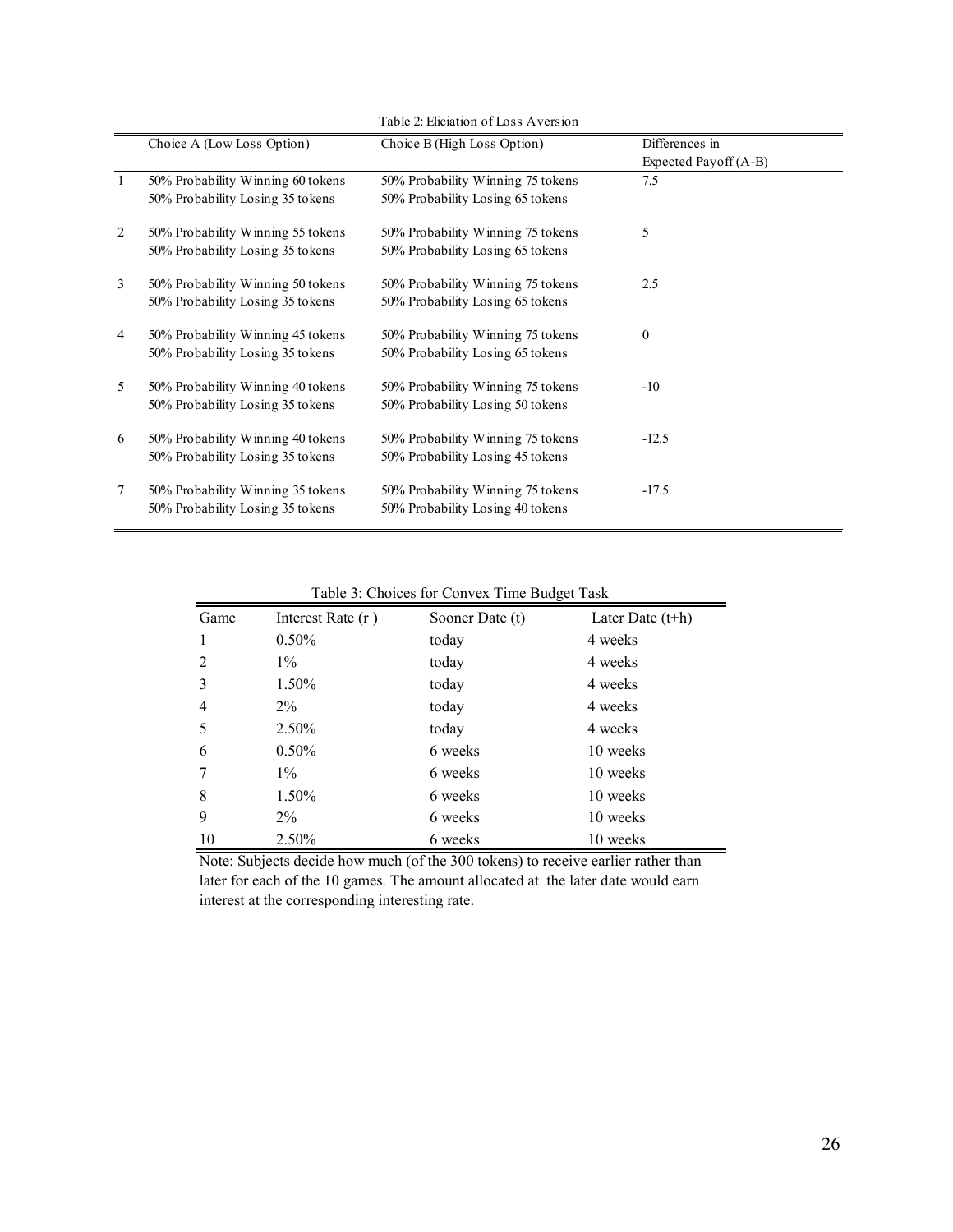|                                                                           |            | National   | P-value of |
|---------------------------------------------------------------------------|------------|------------|------------|
|                                                                           | Peking     | Taiwan     | Hypothesis |
|                                                                           | University | University | Testing    |
| Female                                                                    | 0.503      | 0.425      | 0.13       |
|                                                                           | (0.501)    | (0.496)    |            |
| Age                                                                       | 22.48      | 21.25      | 0.00       |
|                                                                           | (2.485)    | (2.259)    |            |
| Graduate Students                                                         | 0.503      | 0.290      | 0.00       |
|                                                                           | (0.501)    | (0.455)    |            |
| Majoring in Science or Engineering Related Fields $(1 = Yes; 2 = No)^{a}$ | 0.436      | 0.297      | 0.00       |
|                                                                           | (0.497)    | (0.458)    |            |
| Conservative upbringing (1=certainly not $4 =$ certainly yes)             | 2.785      | 2.737      | 0.52       |
|                                                                           | (0.858)    | (0.727)    |            |
| Father's education level <sup>b</sup>                                     | 2.795      | 3.228      | 0.00       |
|                                                                           | (0.091)    | (0.092)    |            |
| Mother's education level <sup>b</sup>                                     | 2.443      | 2.892      | 0.00       |
|                                                                           | (0.089)    | (0.082)    |            |
| Observations                                                              | 185        | 195        |            |

Table 4: Subject Characteristics Stratified by Schools

Note: The means are reported for each question. Standard deviations are reported in parentheses. The last column reports the p-values of the two-way tests of the equality of the means between schools.

a. Graduate students would report their current field of study. We use the standard definition of Science, Technology, Engineering and Mathematics (STEM) fields.

b. 1=below high school;2=high school;3=associate degree;4=bachelor degree;5=graduate degree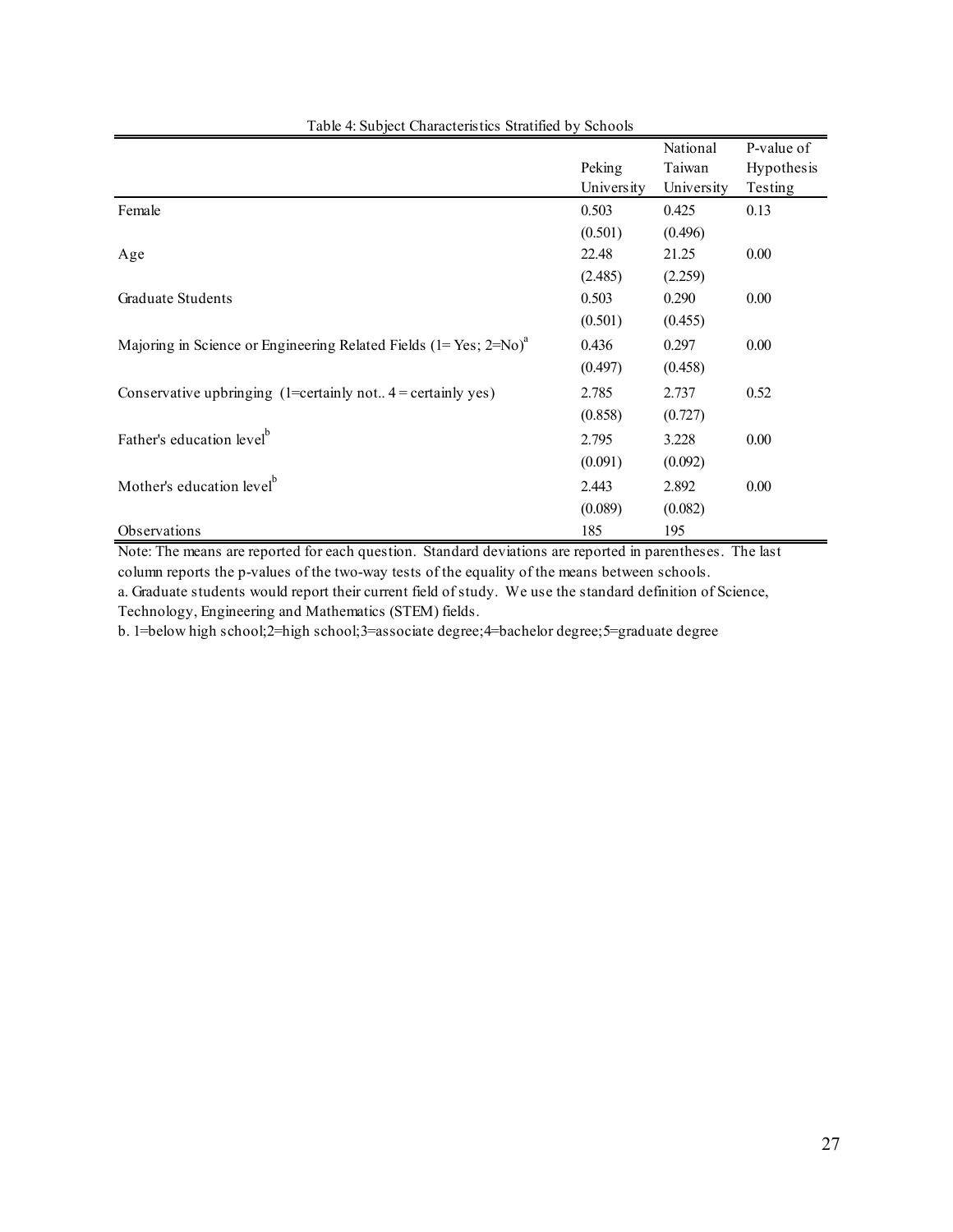| Panel A: National Taiwan University |            |            |                            |            |            |              |                   |
|-------------------------------------|------------|------------|----------------------------|------------|------------|--------------|-------------------|
|                                     |            |            | Graduate                   | Father's   | Mother's   | Conservative |                   |
| <b>VARIABLES</b>                    | Female     | Age        | Student                    | Education  | Education  | Upbringing   | <b>STEM Major</b> |
|                                     |            |            |                            |            |            |              |                   |
| Confucius Prime                     | $-0.033$   | 0.402      | 0.109                      | $-0.02$    | 0.02       | $-0.153$     | $-0.052$          |
|                                     | (0.058)    | (0.814)    | (0.139)                    | (0.195)    | (0.175)    | (0.120)      | (0.083)           |
| Constant                            | $0.441***$ | $21.04***$ | $0.235***$                 | 3.238***   | $2.882***$ | $2.804***$   | $0.324***$        |
|                                     | (0.0397)   | (0.450)    | (0.0734)                   | (0.0863)   | (0.114)    | (0.0737)     | (0.0468)          |
|                                     |            |            |                            |            |            |              |                   |
| Observations                        | 195        | 195        | 195                        | 193        | 194        | 195          | 194               |
| R-squared                           | 0.001      | 0.008      | 0.014                      | 0.000      | 0.000      | 0.011        | 0.003             |
|                                     |            |            | Panel B: Peking University |            |            |              |                   |
|                                     |            |            | Graduate                   | Father's   | Mother's   | Conservative |                   |
| <b>VARIABLES</b>                    | Female     | Age        | Student                    | Education  | Education  | Upbringing   | <b>STEM Major</b> |
|                                     |            |            |                            |            |            |              |                   |
| Confucius Prime                     | $-0.038$   | 0.115      | 0.027                      | $-0.011$   | 0.063      | $-0.230$     | $-0.049$          |
|                                     | (0.059)    | (0.467)    | (0.115)                    | (0.232)    | (0.167)    | (0.130)      | (0.041)           |
| Constant                            | $0.522***$ | 22.42***   | $0.489***$                 | $2.800***$ | $2.411***$ | $2.900***$   | $0.460***$        |
|                                     | (0.0236)   | (0.263)    | (0.0423)                   | (0.164)    | (0.0714)   | (0.0761)     | (0.0726)          |
| Observations                        | 185        | 185        | 185                        | 185        | 185        | 184          | 182               |
| R-squared                           | 0.001      | 0.001      | 0.001                      | 0.000      | 0.001      | 0.018        | 0.002             |

Table 5: Randomization Check

Note: Confucius Prime is a dummy for subjects receiving Confucian-salient primes. Randomization checks are separated by schoool. Robust standard errors in parentheses. \*\*\* p<0.01, \*\* p<0.05, \* p<0.1. Dependent variables are subjects' characteristics. Conservative upbringing is the answer to question "Did your parents emphasize traditional values (such as Confucianism) at home? 1= certainly not, .. 4 = certainly yes." We use the standard definition of Science, Technology, Engineering and Mathematics (STEM) fields.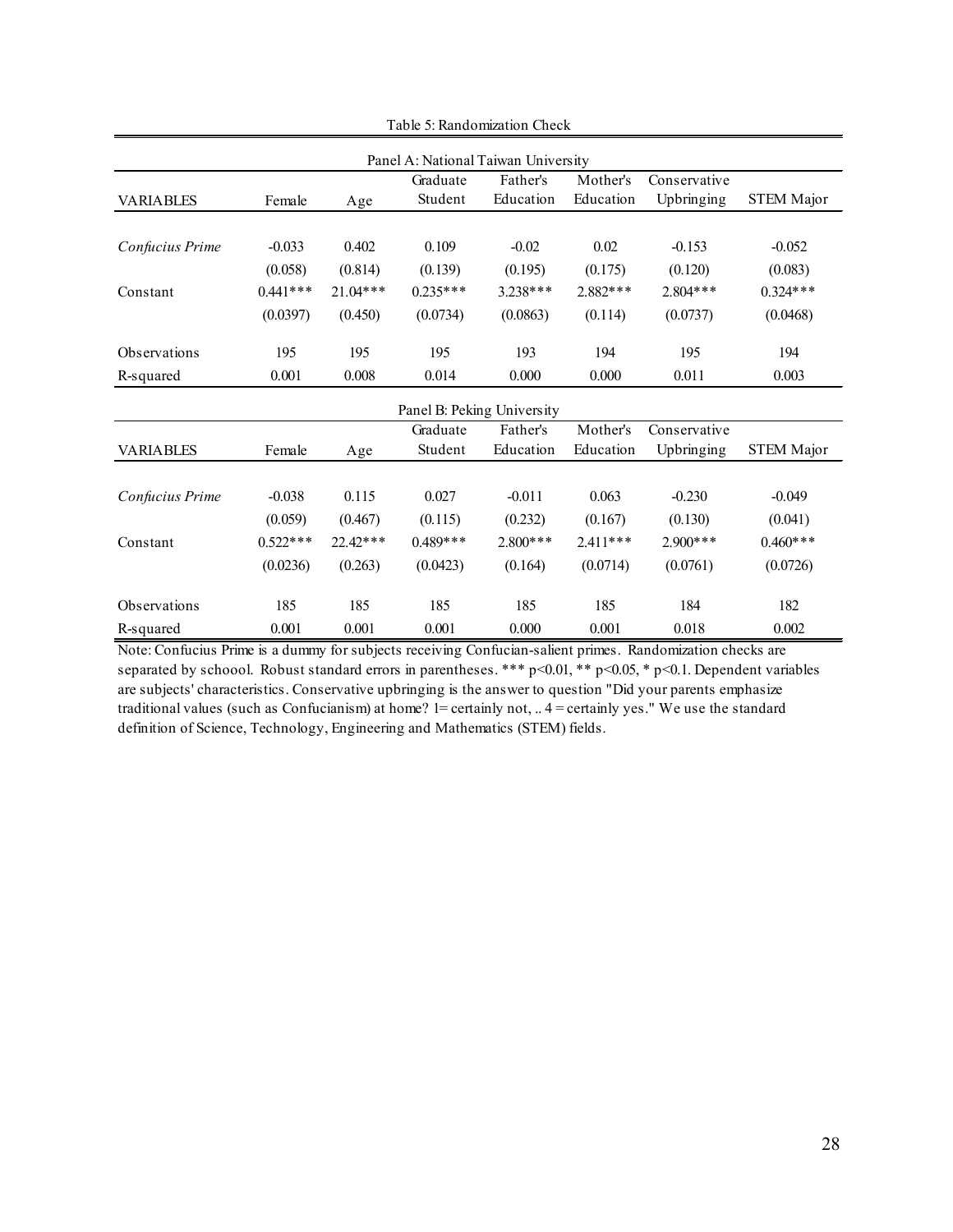|                             | Table 6: The Priming Effects on Risk Preferences, Trust/Trustworthy and Time Preferences |                                 |                                  |                      |                                                 |                                                         |                          |                          |
|-----------------------------|------------------------------------------------------------------------------------------|---------------------------------|----------------------------------|----------------------|-------------------------------------------------|---------------------------------------------------------|--------------------------|--------------------------|
|                             | (1)                                                                                      | (2)                             | (3)                              | (4)                  | (5)                                             | (6)                                                     | (7)                      | (8)                      |
|                             | Number of<br>Safe<br>Choices in                                                          | Coefficient of<br>Relative Risk | Number of<br>Low loss<br>Choices | Coefficient of       | Share of<br>Tokens<br>Invested in<br>Investment | Average Share<br>of Tokens<br>Returned in<br>Investment | Share of<br>Token Invest | Share of<br>Token Invest |
| <b>VARIABLES</b>            | Lottery Task I                                                                           | Aversion                        | in Task II                       | Loss Aversion        | Game                                            | Game                                                    | in Today                 | in 6 wks                 |
| Mean(Dep Variable)          | 5.65                                                                                     | 0.45                            | 3.64                             | 1.54                 | 0.40                                            | 0.23                                                    | 0.61                     | 0.47                     |
| Standard Dev (Dep Variable) | [1.64]                                                                                   | [0.47]                          | $[1.25]$                         | [1.38]               | [0.35]                                          | [0.19]                                                  | [0.39]                   | [0.40]                   |
| Confucius Prime             | $-0.259**$<br>(0.115)                                                                    | $-0.074**$<br>(0.033)           | $-0.115$<br>(0.117)              | $-0.052$<br>(0.145)  | 0.016<br>(0.038)                                | $0.049*$<br>(0.023)                                     | 0.025<br>(0.040)         | 0.006<br>(0.042)         |
| Constant                    | $6.630***$<br>(1.123)                                                                    | $0.726**$<br>(0.310)            | $5.130***$<br>(0.829)            | $3.199**$<br>(1.267) | 0.459<br>(0.319)                                | $-0.017$<br>(0.263)                                     | $0.738***$<br>(0.276)    | 0.288<br>(0.271)         |
| Individual Characteristics  |                                                                                          |                                 |                                  |                      |                                                 |                                                         |                          |                          |
| Included                    | Yes                                                                                      | Yes                             | Yes                              | Yes                  | Yes                                             | Yes                                                     | Yes                      | Yes                      |
| <b>Observations</b>         | 373                                                                                      | 373                             | 373                              | 373                  | 185                                             | 188                                                     | 1,865                    | 1,855                    |
| R-squared                   | 0.039                                                                                    | 0.037                           | 0.061                            | 0.044                | 0.020                                           | 0.044                                                   | 0.098                    | 0.069                    |

Note: Standard errors are clustered at the session level. *Confucius Prime* is a dummy for subjects receiving Confucian-salient primes. Variables indicating the father's and mother's education level, a dummy variable indicating pku student, subject's age, a dummy variable indicating graduate student, a dummy indicating science/engineering related major, an index for conservative upbringing, and a dummy variable for female are included.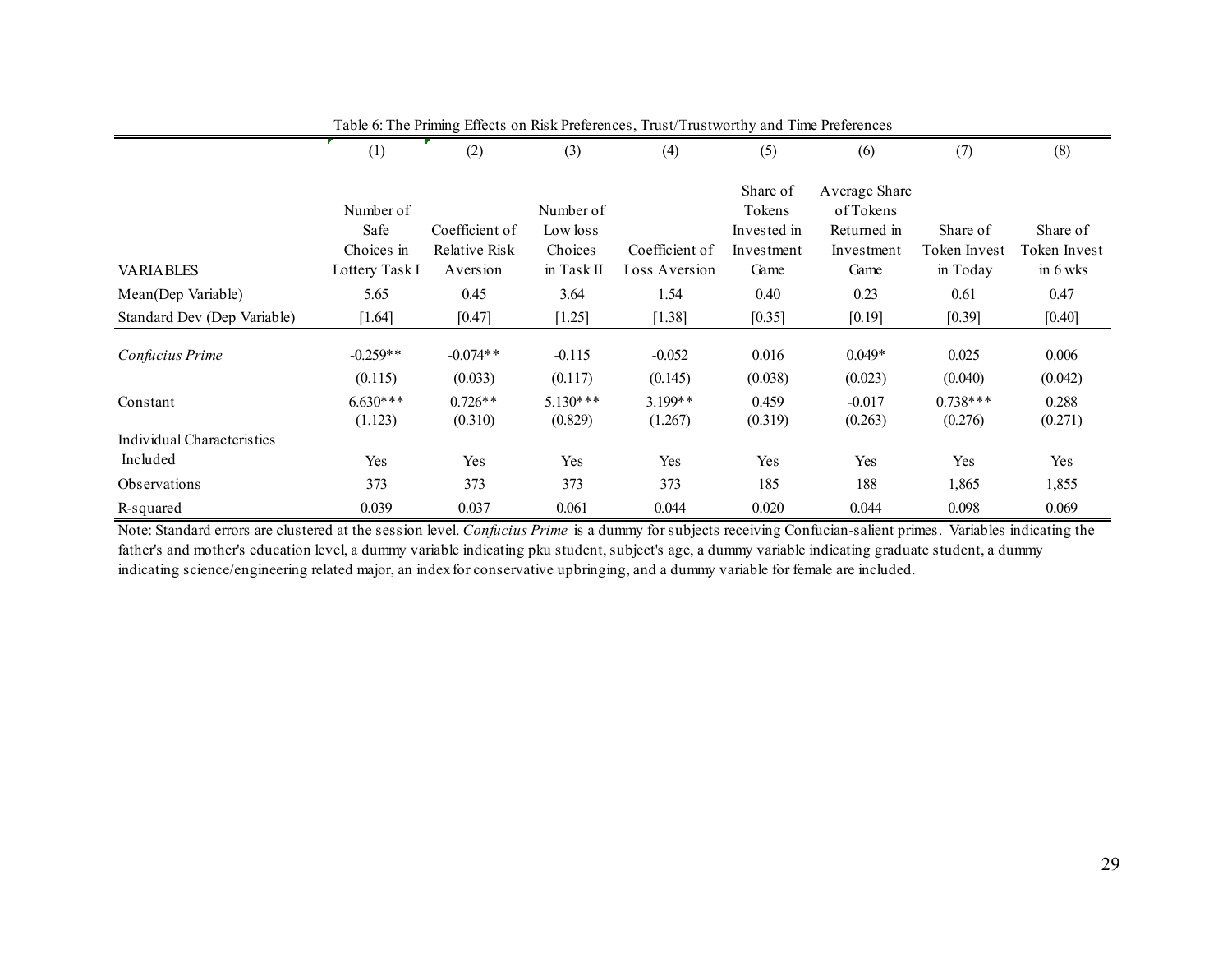| Table 7. This Preference Parameters Dy Treatment Blands |                         |                     |  |  |
|---------------------------------------------------------|-------------------------|---------------------|--|--|
|                                                         | (1)                     | (2)                 |  |  |
|                                                         | Delta (Discount Factor) | Beta (Present Bias) |  |  |
|                                                         |                         |                     |  |  |
| Confucius Prime                                         | 0.9914                  | 0.9359              |  |  |
|                                                         | (0.0002)                | (0.0017)            |  |  |
| <b>Neutral Prime</b>                                    | 0.9932                  | 0.9270              |  |  |
|                                                         | (0.0001)                | (0.0016)            |  |  |
| P-Value for F-Test                                      | 0.0000                  | 0.0001              |  |  |
| [Confucius-Prime=Neutral Prime]                         |                         |                     |  |  |

Table 7: Time Preference Parameters By Treatment Status

Note: Standard errors are in parentheses. These parameters are estimated using individual risk aversion (imputed using subjects' choice made in ncentivized lottery choice described in Section 3.2) and assume the mean weekly expenditure level to be 1657 NTD, as calculated based on the exit survey. *Confucius Prime* indicate subjects receiving Confucian-salient primes and *neutral prime* indicate subjects receiving nuetral primes. Column 1 reports the estimation of discount factor and column 2 reports the estimation for present bias. The p-value of the two-way tests of the equality between treatment and control groups is reported.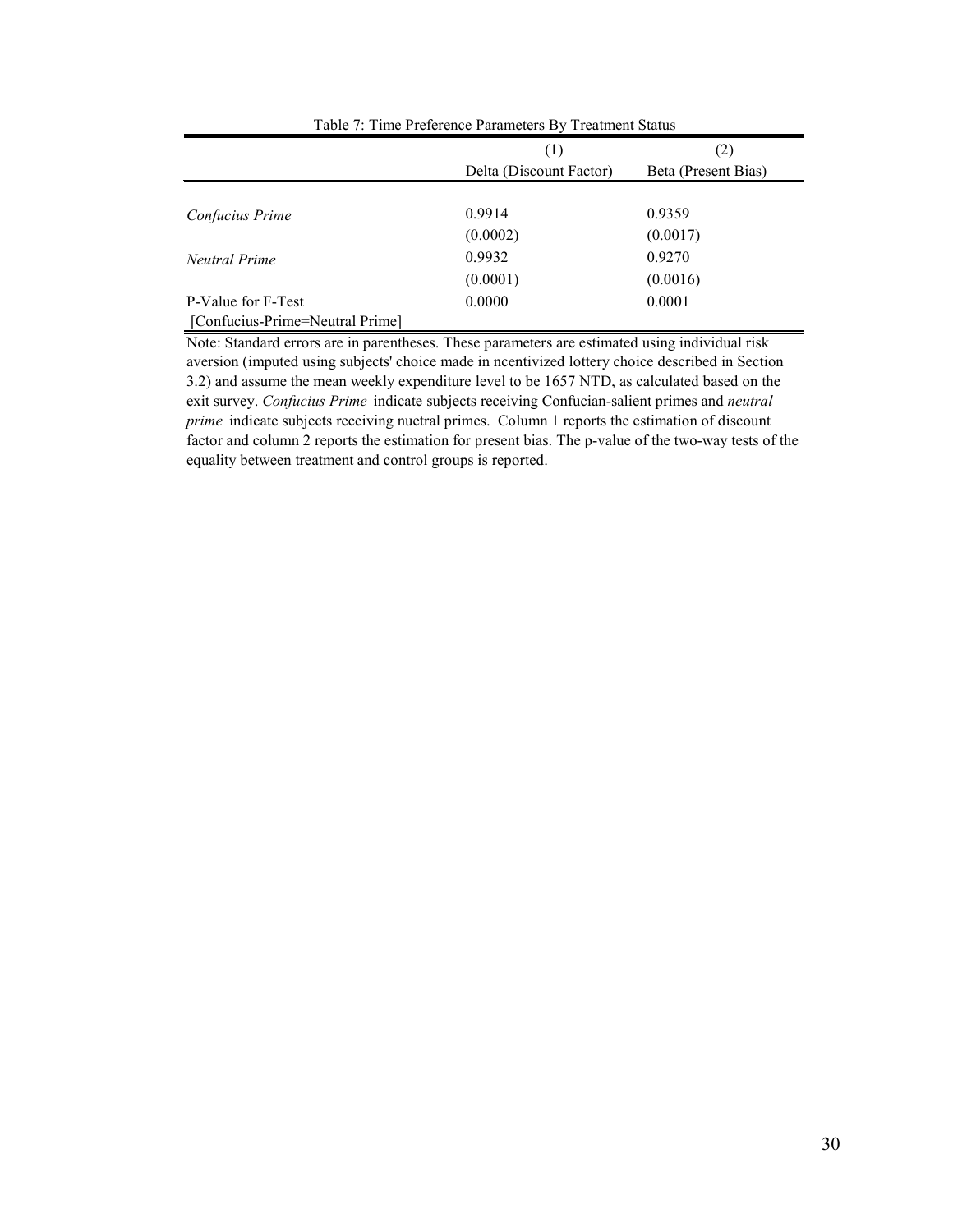|                                                 |                |                      |            | Table 8: Confuctus Priming Effects by Schools |             |             |              |                     |
|-------------------------------------------------|----------------|----------------------|------------|-----------------------------------------------|-------------|-------------|--------------|---------------------|
|                                                 | (1)            | (2)                  | (3)        | (4)                                           | (5)         | (6)         | (7)          | (8)                 |
|                                                 |                |                      |            |                                               |             | Average     |              |                     |
|                                                 |                |                      |            |                                               | Share of    | Share of    |              |                     |
|                                                 | Number of      |                      | Number of  |                                               | Tokens      | Tokens      |              |                     |
|                                                 | Safe           | Coefficient of       | Low loss   | Coefficient of                                | Invested in | Returned in | Share of     | Share of            |
|                                                 | Choices in     | <b>Relative Risk</b> | Choices    | Loss                                          | Investment  | Investment  | Token Invest | <b>Token Invest</b> |
| <b>VARIABLES</b>                                | Lottery Task I | Aversion             | in Task II | Aversion                                      | Game        | Game        | in Today     | in 6 wks            |
| Mean(Dep Variable)                              | 5.65           | 0.45                 | 3.64       | 1.54                                          | 0.40        | 0.23        | 0.61         | 0.47                |
| Standard Dev(Dep Variable)                      | $[1.64]$       | [0.47]               | $[1.25]$   | $[1.38]$                                      | $[0.35]$    | $[0.19]$    | $[0.39]$     | $[0.40]$            |
|                                                 |                |                      |            |                                               |             |             |              |                     |
| Confucius Prime $(\gamma 0)$                    | $-0.332*$      | $-0.094*$            | $-0.219*$  | $-0.258$                                      | 0.039       | 0.033       | 0.035        | $-0.002$            |
|                                                 | (0.172)        | (0.050)              | (0.109)    | (0.224)                                       | (0.040)     | (0.024)     | (0.055)      | (0.062)             |
| Confucius Prime *NTU $(\gamma 1)$               | 0.143          | 0.039                | 0.203      | 0.401                                         | $-0.045$    | 0.031       | $-0.02$      | 0.015               |
|                                                 | (0.213)        | (0.062)              | (0.215)    | (0.302)                                       | (0.075)     | (0.050)     | (0.078)      | (0.082)             |
| <b>NTU</b>                                      | $-0.206$       | $-0.052$             | 0.155      | $-0.030$                                      | 0.055       | $-0.017$    | $-0.177***$  | $-0.133**$          |
|                                                 | (0.200)        | (0.056)              | (0.134)    | (0.223)                                       | (0.051)     | (0.040)     | (0.056)      | (0.058)             |
| constant                                        | $6.803***$     | $0.769**$            | 4.928***   | $3.136**$                                     | 0.411       | $-0.012$    | $0.920***$   | 0.417               |
|                                                 | (1.194)        | (0.329)              | (0.826)    | (1.134)                                       | (0.318)     | (0.243)     | (0.284)      | (0.279)             |
| Individual Characteristics                      |                |                      |            |                                               |             |             |              |                     |
| Included                                        | Yes            | Yes                  | Yes        | Yes                                           | Yes         | Yes         | Yes          | Yes                 |
| P-value from F-test $(\gamma 0 + \gamma 1 = 0)$ | 0.189          | 0.186                | 0.933      | 0.442                                         | 0.927       | 0.132       | 0.794        | 0.813               |
| Observations                                    | 373            | 373                  | 373        | 373                                           | 185         | 188         | 1,865        | 1,855               |
| R-squared                                       | 0.040          | 0.037                | 0.062      | 0.049                                         | 0.021       | 0.046       | 0.098        | 0.069               |

Table 8: Confucius Priming Effects by Schools

Note: standard errors are clustered at the session level for Columns 1-6 and clustered at the individual level for Columns 7 and 8. Confucius Prime is a dummy for subjects receiving Confucian-salient primes. NTU is a dummy for subjects from National Taiwan University. Variables indicating the father's and mother's education level, subject's age, a dummy indicating science/engineering related major, an index for conservative upbringing, a dummy variable indicating graduate student, and a dummy variable for female are included. The p-value from F-test ( $\gamma$ 0+ $\gamma$ 1=0) for each regression is also reported.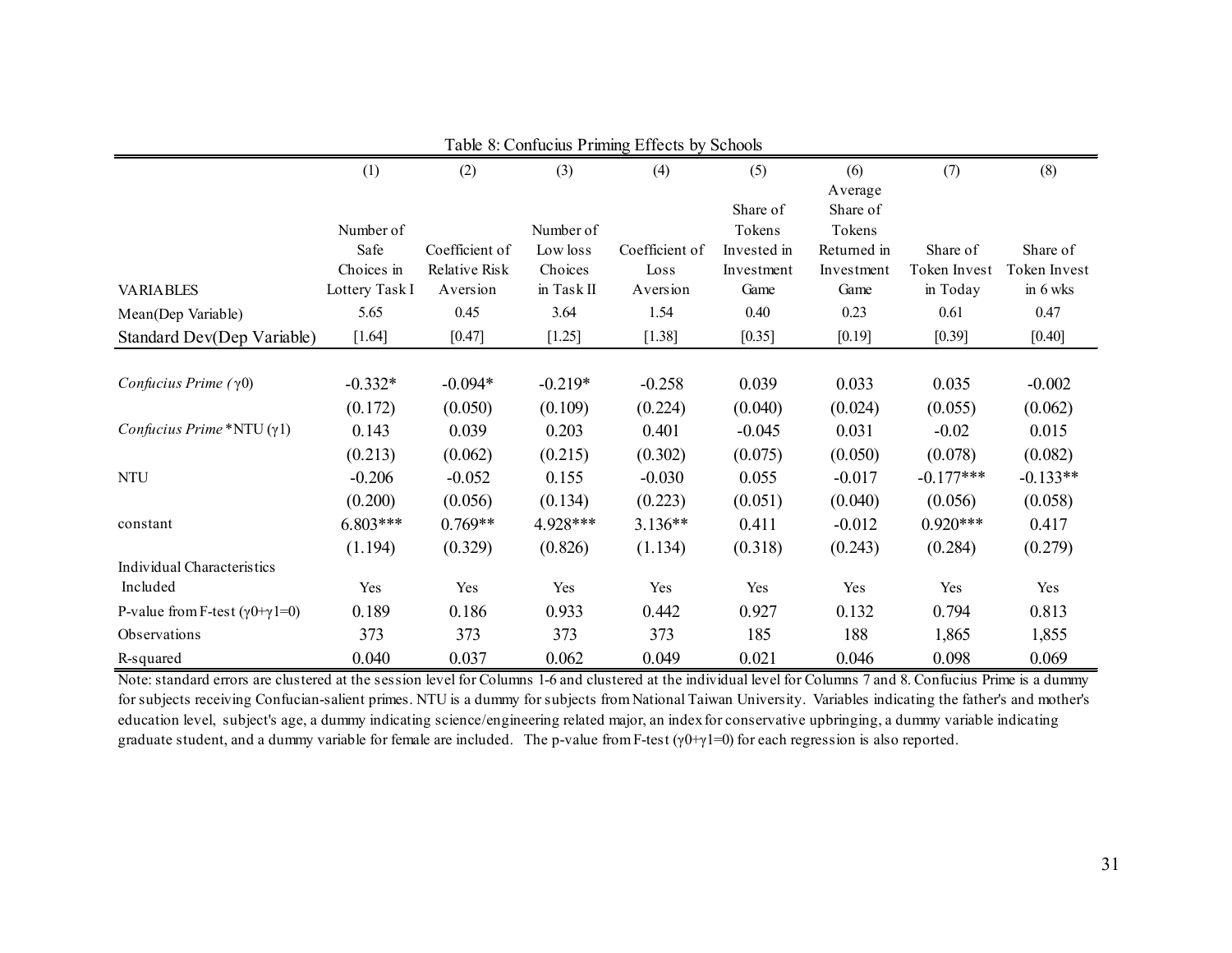| Table 9: Time Preference Parameters By Treatment Status By Schools |                   |                   |                |                |  |  |  |
|--------------------------------------------------------------------|-------------------|-------------------|----------------|----------------|--|--|--|
| <b>PKU</b><br><b>NTU</b><br><b>PKU</b><br><b>NTU</b>               |                   |                   |                |                |  |  |  |
|                                                                    | Delta             | Delta             | Beta           | <b>B</b> eta   |  |  |  |
| <b>VARIABLES</b>                                                   | (Discount Factor) | (Discount Factor) | (Present Bias) | (Present Bias) |  |  |  |
|                                                                    |                   | (2)               | (3)            | (4)            |  |  |  |
|                                                                    |                   |                   |                |                |  |  |  |
| Confucius Prime                                                    | 0.9913            | 0.9914            | 0.9450         | 0.9290         |  |  |  |
|                                                                    | (0.0003)          | (0.0002)          | (0.0023)       | (0.0019)       |  |  |  |
| Neutral Prime                                                      | 0.9945            | 0.9919            | 0.9420         | 0.9180         |  |  |  |
|                                                                    | (0.0001)          | (0.0003)          | (0.0023)       | (0.0025)       |  |  |  |
| P-value of F-Test for                                              |                   |                   |                |                |  |  |  |
| Differences in Parameter                                           | 0.0000            | 0.1078            | 0.3575         | 0.0005         |  |  |  |

Note: These parameters are estimated using individual risk aversion (imputed using subjects' choice made in ncentivized lottery choice described in Section 3.2) and assuming mean expenditure level at 1746 for NTU students and 1539 for PKU studentsas calculated based on the exit surve*. Confucius Prime* indicates subjects receiving Confucian-salient primes and *neutral prime* indicates subjects receiving nuetral primes. Columns 1 and 2 report the estimation of discount factor and columns 3 and 4 reports the estimation for present bias. *Confucius Prime* is a dummy for subjects receiving Confuciansalient primes. *Neutral Prime* is a dummy for subjects receiving Confucian-salient primes. NTU is a dummy for subjects from National Taiwan University. The p-value of the two-way tests of the equality of between treatments and controls group for each column is reported.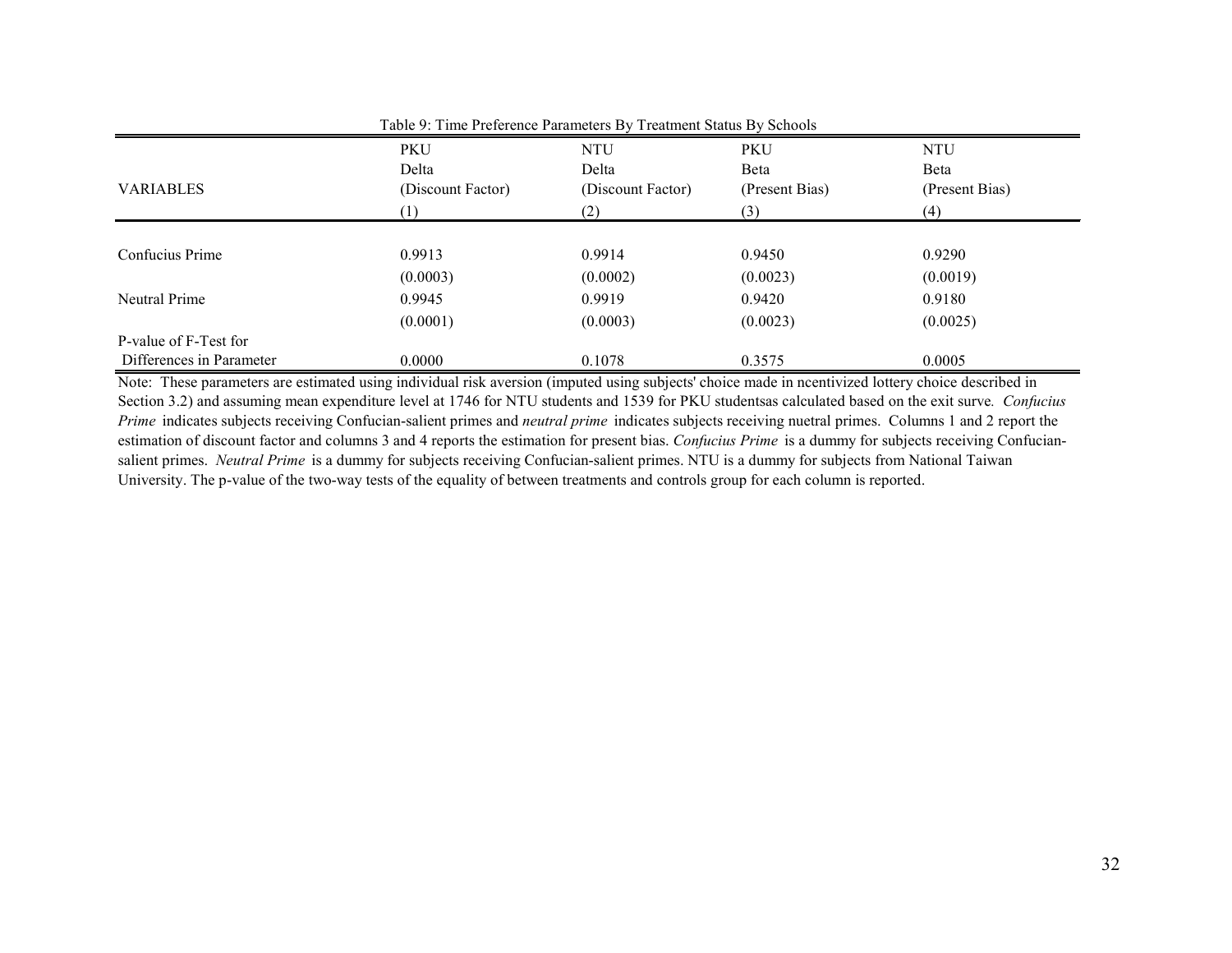|                                                 | Table 10: Validation Test of Priming Method       |                                                                      |                                         |  |  |  |
|-------------------------------------------------|---------------------------------------------------|----------------------------------------------------------------------|-----------------------------------------|--|--|--|
|                                                 | (1)                                               | (2)                                                                  | (3)                                     |  |  |  |
|                                                 | Ranking of<br>Confucianism<br>$(1=best, 4=worst)$ | How much do you<br>agree with<br>Confucianism $(10 =$<br>most agree) | Rank Confuciuanism<br>as most important |  |  |  |
| <b>VARIABLES</b>                                |                                                   |                                                                      |                                         |  |  |  |
| Confucius Prime $(\gamma 0)$                    | $0.384*$                                          | $-0.603*$                                                            | $-0.620**$                              |  |  |  |
|                                                 | (0.223)                                           | (0.331)                                                              | (0.278)                                 |  |  |  |
| Confucius Prime *NTU $(\gamma 1)$               | $-0.463*$                                         | $0.753**$                                                            | $0.576*$                                |  |  |  |
|                                                 | (0.257)                                           | (0.381)                                                              | (0.323)                                 |  |  |  |
| <b>NTU</b>                                      | $0.460**$                                         | $-0.832***$                                                          | $-0.502**$                              |  |  |  |
|                                                 | (0.188)                                           | (0.274)                                                              | (0.223)                                 |  |  |  |
| P-value from F-test $(\gamma 0 + \gamma 1 = 0)$ | 0.52                                              | 0.42                                                                 | 0.78                                    |  |  |  |
| Observations                                    | 389                                               | 386                                                                  | 389                                     |  |  |  |
| R-squared                                       |                                                   | 0.044                                                                |                                         |  |  |  |

Note: Standard errors are in parentheses. Age and gender are included in all regressions. The dependent variable in column 1 is the answer to, "Out of the 4 value systems (rationalism, Confucianism, Eastern Religion and Western Religion), please rank from 1 (being most agree with) to 4 (least agree with)." Column 1 employs an ordered probit model. We also ask "How much do you agree with Confucianism/Rationalism/Eastern Religion/Western Religion on the scale of 1 to 10?" The dependent variable in column 2 is their rating on Confucian value minus their individual mean of evaluation of all four systems. Column 2 uses an ordinary least squares model. Column 3 uses a probit model where the dependent variable equals 1 if Confucianism is ranked as number 1.\*\*\* p<0.01, \*\* p<0.05, \* p<0.1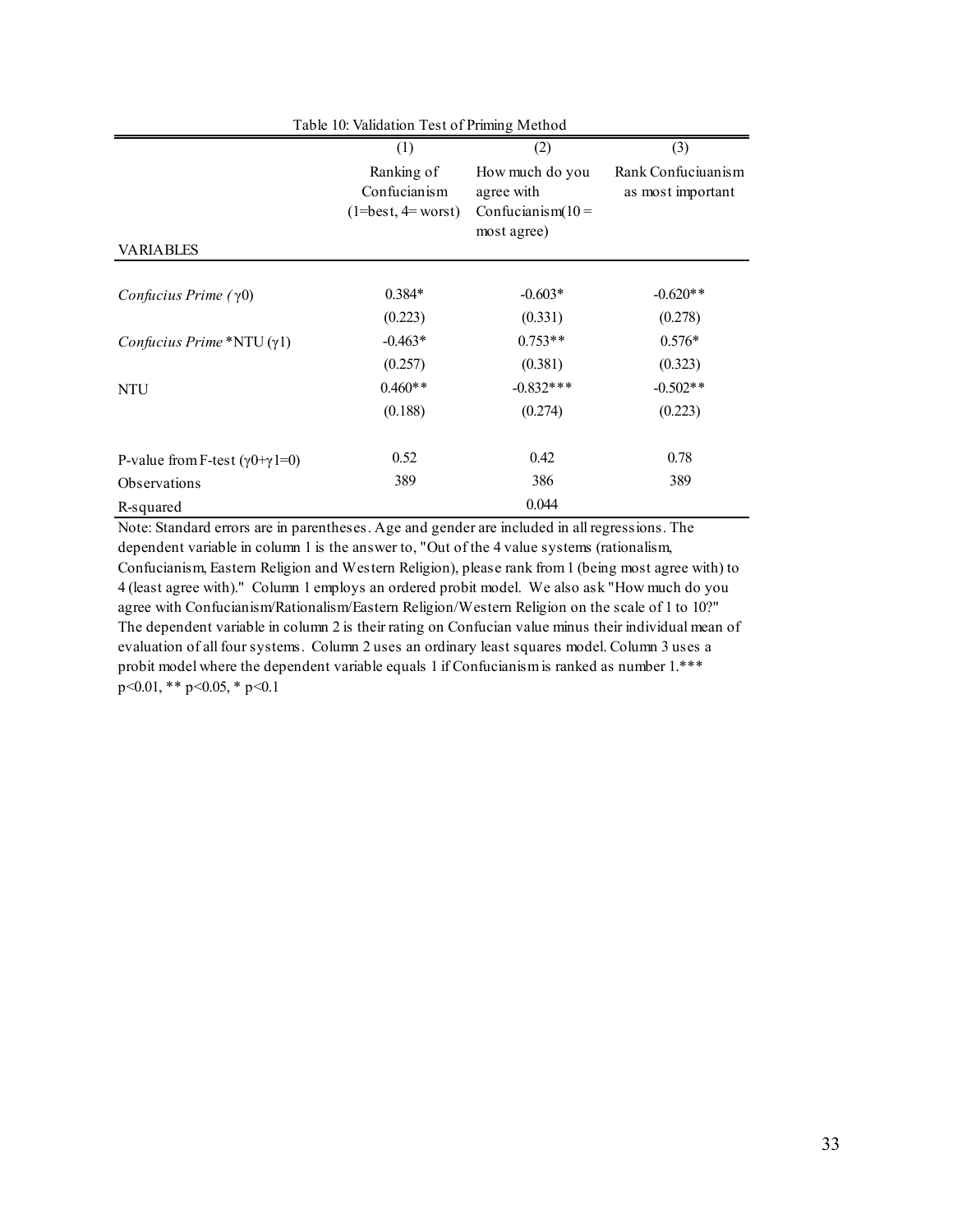#### References

- Alesina, A., Giuliano, P., & Nunn, N. (2013). On the Origins of Gender Roles: Women and the Plough. *The Quarterly Journal of Economics*, forthcoming.
- Andersen, S., Harrison, G. W., Lau, M. I., & Elisabet Rutström, E. (2008). Lost in State Space: Are Preferences Stable. *International Economic Review*, *49*(3), 1091-1112.
- Andreoni, J., & Sprenger, C. (2012). Estimating Time Preferences from Convex Budgets. *American Economic Review*, 102(7): 3333-56.
- Andreoni, J., Kuhn, M. & Sprenger, C. (2013). On Measuring Time Preferences. Working Paper.
- Barr, A., & Genicot, G. (2008). Risk Sharing, Commitment, and Information: An Experimental Analysis. *Journal of the European Economic Association*, *6*(6), 1151-1185.
- Bendix, R. (1960). *Max Weber: An Intellectual Portrait.* Taylor & Francis.
- Benjamin, D. J., Choi, J. J., & Fisher, G. W. (2012). *Religious Identity and Economic Behavior.* National Bureau of Economic Research.
- Benjamin, D. J., Choi, J. J., & Strickland, A. J. (2010). Social Identity and Preferences. *American Economic Review, 100*(4), 1913-1928.
- Berg, J., Dickhaut, J., & McCabe, K. (1995). Trust, Reciprocity, and Social History. *Games and Economic Behavior, 10*(1), 122-142.
- Brokaw, C. J. (1991). *The Ledgers of Merit and Demerit: Social Change and Moral Order in Late Imperial China* (p. 103). Princeton: Princeton University Press.
- Buchan, N. R., Johnson, E. J., & Croson, R. T. (2006). Let's Get Personal: An International Examination of the Influence of Communication, Culture and Social Distance on Other Regarding Preferences. *Journal of Economic Behavior & Organization, 60*(3), 373-398.
- Carvalho, L. Prina, S., Sydnor J. (2013), The Effects of Savings on Risk-Taking and Intertemporal Choice Behavior: Evidence from a Randomized Experiment, Working Paper.
- Chan, A. (1996). Confucianism and Development in East Asia. *Journal of Contemporary Asia, 26*(1), 28- 45.
- Chen, Y., & Li, S. X. (2009). Group Identity and Social Preferences. *American Economic Review, 99*(1), 431-457.
- Chung, C., Shepard, J., & Dollinger, M. (1989). Max Weber Revisited: Some Lessons from East Asian Capitalistic Development. *Asia Pacific Journal of Management, 6*(2), 307-321.
- Dai, H. (Ed.). (1989). *Confucianism and Economic Development: an Oriental Alternative?*. Washington Institute Press.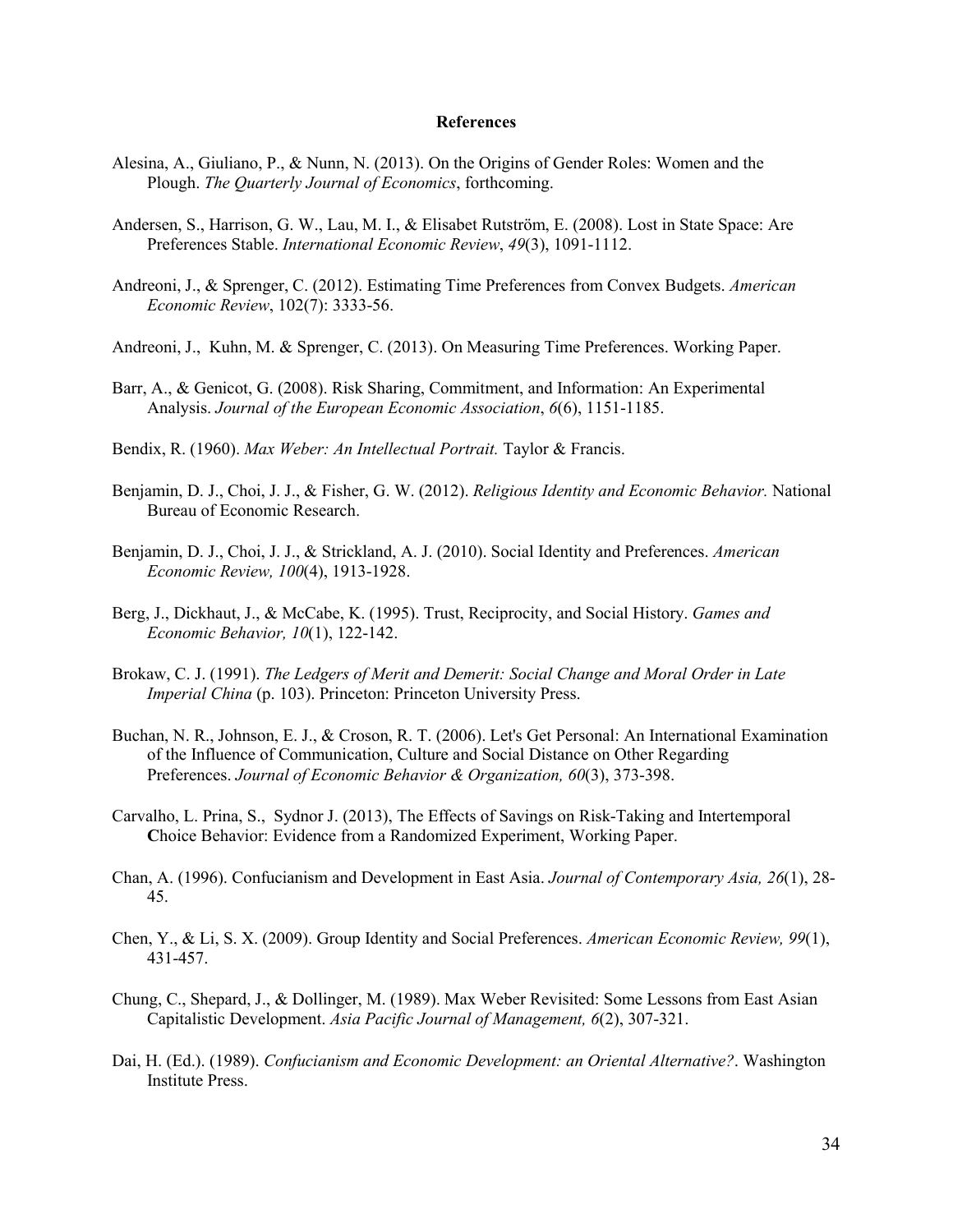- Dijksterhuis, A., & Bargh, J. A. (2001). "The Perception-behavior Expressway: Automatic Effects of Social Perception on Social Behavior." *Advances in Experimental Social Psychology*, 33, 1-40.
- Elman, B. A. (1991). Political, social, and cultural reproduction via civil service examinations in late imperial China. *Journal of Asian Studies*, *50*(1), 7-28.
- Fernandez, R. (2011), Does Culture Matter?, In the *Handbook of Social Economics*, edited by Jess Benhabib, Matthew O. Jackson, and Alberto Bisin, pp. 481-510.
- Frijters, P. , Kong, T & Liu, E. (2013). "Who is Coming to the Experiment? A Cautionary Tale from China", Mimeo.
- Gao, G. (1998). An Initial analysis of the Effects of Face and Concern for "Other" in Chinese Interpersonal Communication. *International Journal of Intercultural Relation*, 22, 467–482.
- Giné, X., Goldberg, J. A., Silverman, D., & Yang, D. (2012). "Revising Commitments: Field Evidence on Adjustment of Prior Choices." Unpublished.
- Gorodnichenko, Y., & Roland, G. (2013), Culture, Institutions, and theWealth of Nations." Working Paper, University of California, Berkeley
- Guiso, L., Sapienza, P., & Zingales, L. (2006). Does culture affect economic outcomes?. *Journal of Economic Perspectives*, *20*(2), 23-48.
- Hofheinz, R., & Calder, K. E. (1982). *The Eastasia Edge* (pp. 41-67). New York: Basic Books.
- Hofstede, G., & Bond, M. H. (1988). The Confucius Connection: From Cultural Roots to Economic Growth. *Organizational Dynamics, 16*(4), 4-21.
- Hofstede, G., & Hofstede, G. J. (2005). Cultures and Organizations, Software of the Mind, Intercultural Cooperation and its Importance for Survival. Revised and expanded 2nd edition.
- Holt, C. A., & Laury, S. K. (2002). Risk Aversion and Incentive Effects. *American Economic Review, 92*(5), 1644-1655.
- Hong, Y.-Y., Chiu, C.-Y., & Kung, T. M. (1997). Bringing culture out in front: Effects of cultural meaning system activation on social cognition. In K. Leung, Y. Kashima, U. Kim, & S. Yamaguchi (Eds.), *Progress in Asian social psychology* (Vol. 1, pp. 135-146). Singapore: Wiley
- Hwang, K. (1987). Face and Favor: The Chinese Power Game. *American Journal of Sociology,* 944-974.
- Inglehart, R., & Baker, W. E. (2000). Modernization, cultural change, and the persistence of traditional values. *American sociological review*, 19-51.
- Ip, P. K. (2009). Is Confucianism Good for Business Ethics in China? *Journal of Business Ethics, 88*(3), 463-476.
- Kahn, H. (1979). *World Economic Development: 1979 and Beyond*. CO: Westview.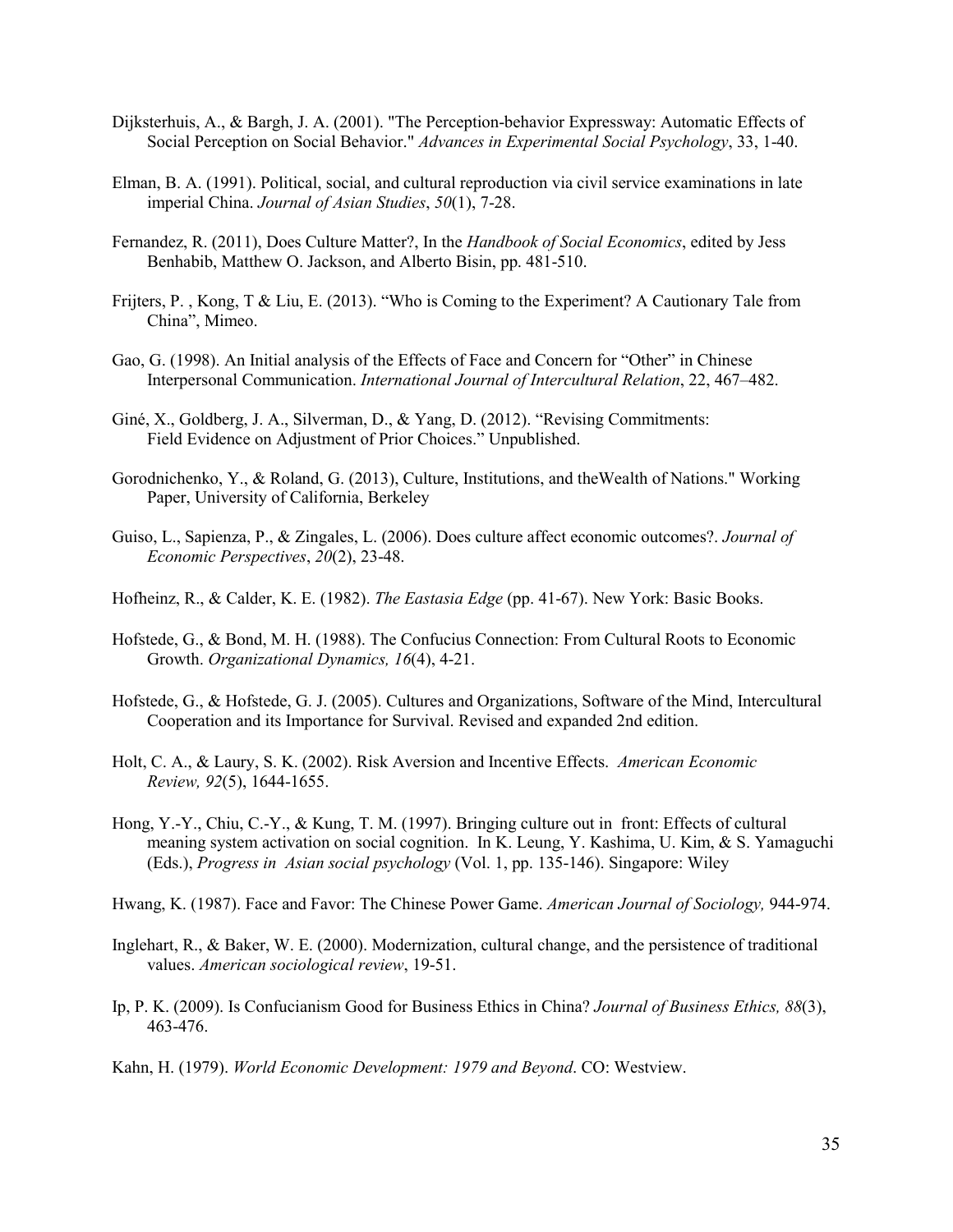- Knack, S., & Keefer, P. (1997). Does Social Capital Have an Economic Payoff? A Cross-country Investigation. *Quarterly Journal of Economics, 112*(4), 1251-1288.
- Koehn, D. (2001). Confucian Trustworthiness and the Practice of Business in China. *Business Ethics Quarterly, 11*(3), 415-429.

Laibson, D. (1997). Golden Eggs and Hyperbolic Discounting. *Quarterly Journal of Economics*, *112*(2), 443-478.

- Lam, K. J. (2003). Confucian Business Ethics and the Economy. *Journal of Business Ethics, 43*(1/2, Business Ethics in the Global Knowledge Economy), 153-162.
- Liang, M. (2010). Confucianism and the East Asian Miracle. *American Economic Journal: Macroeconomics, 2*(3), 206-234.
- Liu, E. (2013). Time to Change What to Sow: Risk Preferences and Technology Adoption Decisions of Cotton Farmers in China, *Review of Economics and Statistics*, Forthcoming,.
- Legge, J. (1893). *The Chinese Classics with a Translation, Critical and Exegetical Notes, Prolegomena, and Copious Indexes: Confucian Analects, the Great Learning, and the Doctrine of the Mean* (Vol. 1). Revised second edition (1893), Oxford: Clarendon Press,
- Lu, X. (2004). *Rhetoric of the Chinese Cultural Revolution: The Impact on Chinese Thought, Culture, and Communication.* Univ of South Carolina Press.
- Macrae, C. N., & Johnston, L. (1998). Help, I Need Somebody: Automatic Action and Inaction. *Social Cognition, 16*(4), 400-417.
- Nunn, N., & Wantchekon, L. (2011). The Slave Trade and the Origins of Mistrust in Africa. *American Economic Review, 101*, 3221-3252.
- Mayer, J. D., Schmidt, H. M. (2004). Gendered political socialization in four contexts: political interest and values among junior high school students in China, Japan, Mexico, and the United States. *Social Science Journal*, 41(3), 393-407.
- Morris, M. W., Nisbett, R. E., & Peng, K. (1995). Causal attribution across domains and cultures. In D. Sperber, D. Premack, & A. J. Premack (Eds.), *Causal cognition: A multidisciplinary debate* (pp. 577-612). Oxford, England: Clarendon Press.
- Ornatowski, G. K. (1996). Confucian Ethics and Economic Development: A Study of the Adaptation of Confucian Values to Modern Japanese Economic Ideology and Institutions. *Journal of Socio-Economics, 25*(5), 571-590.
- La Porta, R., Lopez-de-Silanes, F., Shleifer, A., & Vishny, R. W. (1997). Trust in Large Organizations. *American Economic Review, 87*(2), 333-338.
- Rozman, G. (1992). "The Confucian faces of capitalism." *Pacific Century: The Emergence of Modern Pacific Asia*, 308-316.